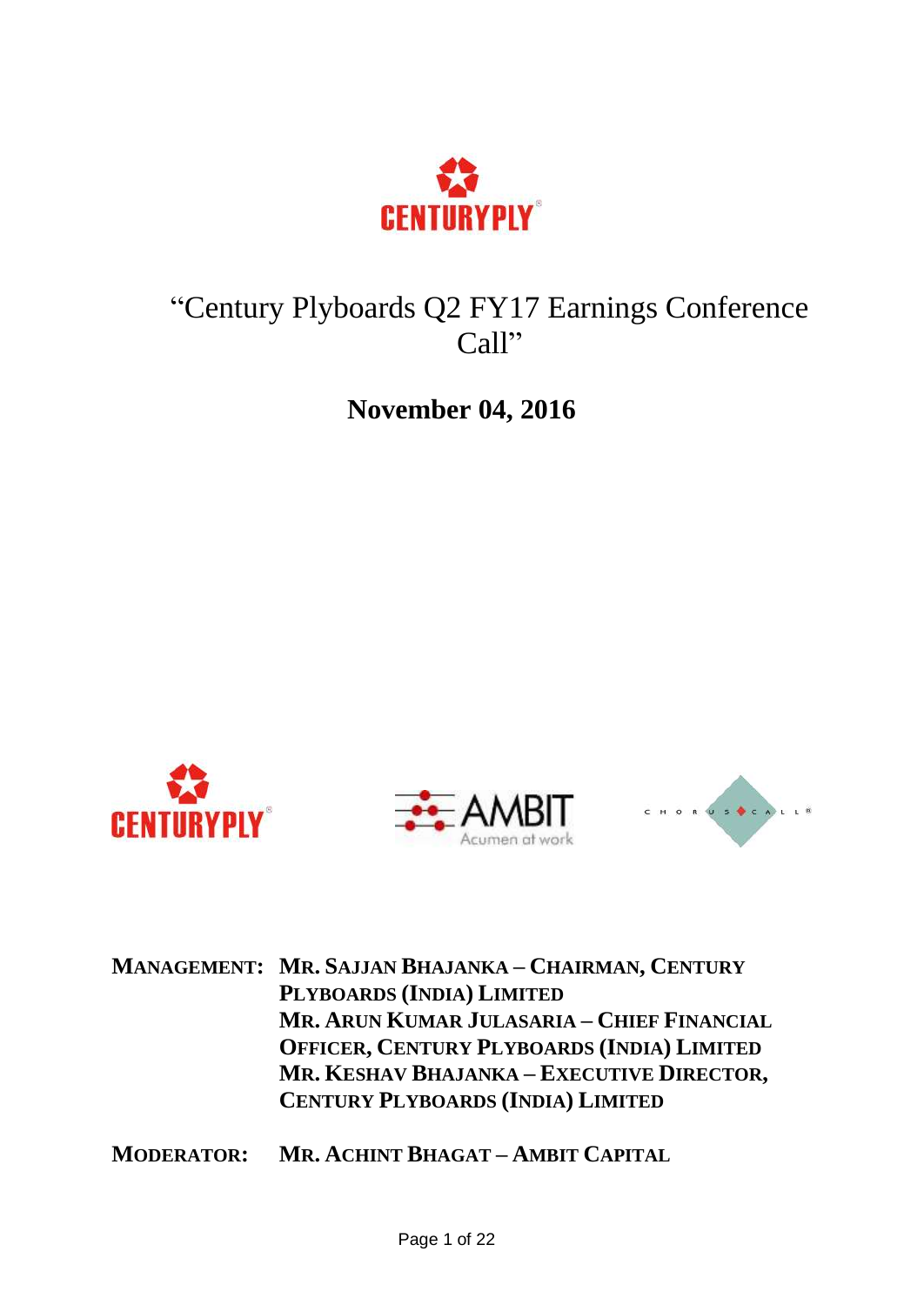

- **Moderator:** Ladies and Gentlemen, Good Day and welcome to the Century Plyboards Q2 FY17 Earnings Conference Call, hosted by Ambit Capital. As a reminder, all participant lines will be in the listen-only mode. And there will be an opportunity for you to ask questions after presentation concludes. Should you need assistance during the conference call, please signal an operator by pressing '\*' then '0' on your touchtone phone. Please note that this conference is being recorded. I now hand the conference over to Mr. Achint Bhagat from Ambit Capital. Thank you and over to you, sir.
- **Achint Bhagat**: Good afternoon, Ladies and Gentlemen. Welcome to the 2Q FY17 Conference Call of Century Plyboards. We have with us here today the Chairman – Mr. Keshav Bhajanka who is Executive Director and Mr. Arun Julasaria who is the CFO of the company to take you through the performance of this current quarter.

So, I will ask the management for their initial remarks and then Chorus Call will open up the floor for questions. So, over to you gentlemen.

**Sajjan Bhajanka:** I welcome you all to this con-call. Now I would request Mr. Julasaria to go through the statutory disclaimer.

**Arun Julasaria:** Good afternoon, Ladies and Gentlemen. It is nice to speak to you again. I welcome you at this Q2 conference call of Century Ply. Before I go ahead, I would like to state the purpose of this call is to discuss company's historical numbers and future outlook. It should in no way be construed as an invitation to invest in the company. Our Chairman – Shri. Sajjan Bhajanka and our Director – Mr. Keshav Bhajanka are also on the call to take your qualitative questions. The financial results and analytical presentation is already circulated to you. I will only summarily speak about financial results.

> Year-on-year net revenue has gone up by 5.5% to Rs. 462 crores. Quarter-on-quarter net revenue has gone up by almost 14% to Rs. 462 crores. On six months' basis, net revenue has gone up by almost 7.5% to Rs. 868 crores. While, overall EBITDA margins have been maintained at more or less same level with slight adverse variation, the EBITDA margin in case of plywood segment has been affected more and EBITDA margins of laminate segment improved. During the quarter, we have almost slowed our furniture division, so losses in other segments are terminal losses. EBITDA margins in plywood are on lower side, mainly because of lower average realisation in face veneer which was on peak last year. In laminates, capacity utilisation has further improved and has gone up at almost 100%. The value of laminates has gone up substantially, we have used operational leverage for improving both topline and bottomline.

Now, I request our Chairman sir to address the conference.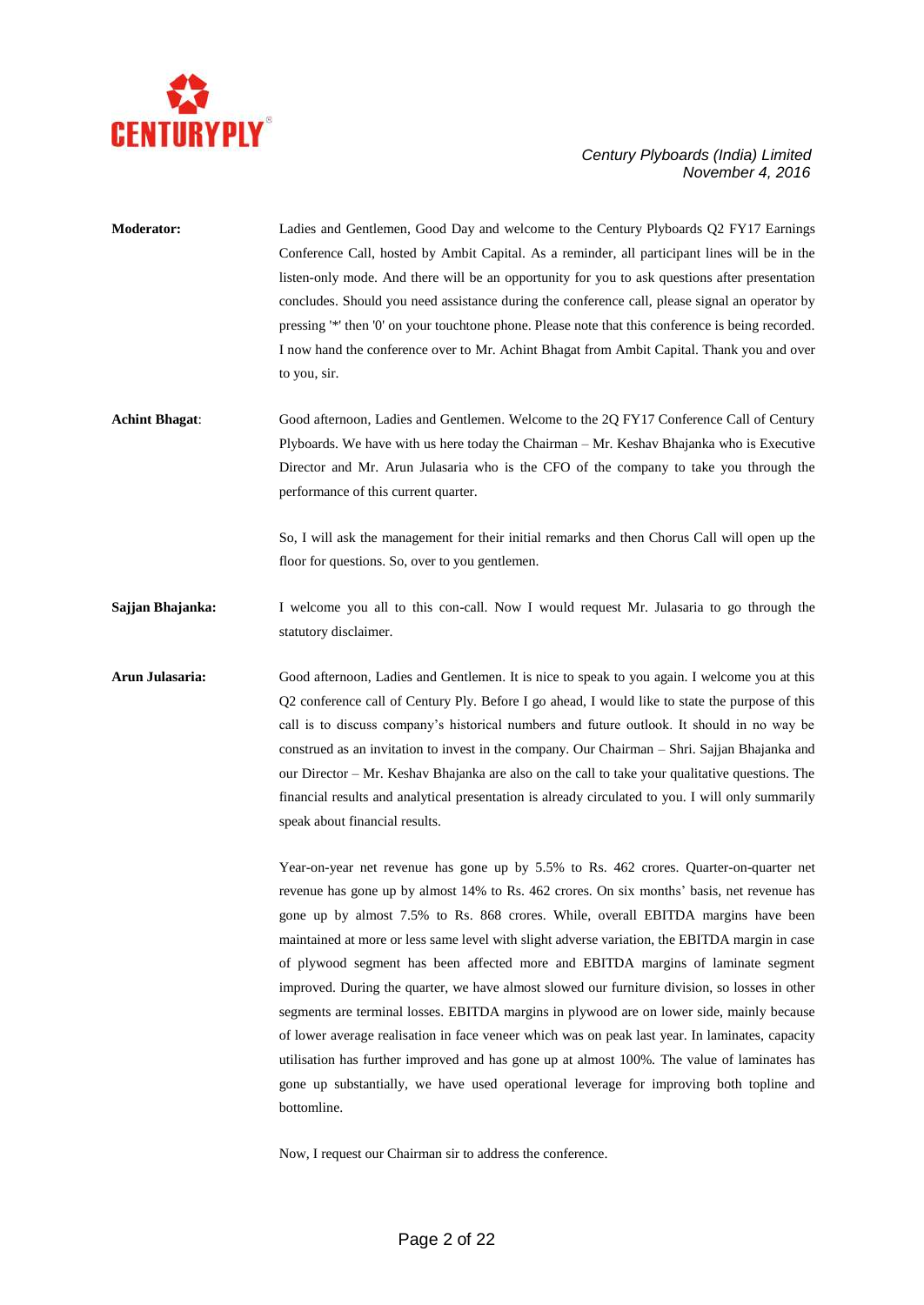

**Sajjan Bhajanka:** Ladies and Gentlemen, I again welcome you all to this conference. I admit that this quarter also we are missing the historic 20% growth because the real-estate market is sluggish and many of our peers are struggling to even keep their figures. But that way I am happy that still we could manage some growth in the earnings, in net profit, even in the turnover. And during this period we kept on investing in future. So, like our particle board we have already reached 80% of the production capacity. And last month we have almost sold what we have manufactured in the last month. But during the previous month where we did not start marketing, so that is carried forward but we are very hopeful that next month we will dilute all the inventory of finished products. And at the same time we will keep on growing. And our people are confident that in the next two months, during the next quarter we shall reach 90% of the capacity and thereafter we shall operate at 100% capacity in particle board division. And what is heartening is that almost 50% of our raw material is available in house. The wastage from our plywood division is meeting the 50% raw material required, another 50% wood we are buying and that also we could source at price below our expectation. So we are getting timber now at Rs. 2,200 a tonne for our requirement. This is below our earlier projection.

> And MDF, yes the construction is going on in full swing and the original projection was July next year, we have already revised that, I informed you last time. So we are 100% sure that within March we will commission the MDF plant. And again, there the price of raw material has further come down and now timber is available in the vicinity of Rs. 2 a kg in North India. So that is a good indication and MDF demand is there. Still India is importing huge quantity of MDF despite there is anti-dumping duty, it is regularly being imported. So, as soon as we are commissioned we will meet a lot of demand and particularly North India we shall insulate from imports. And other way is okay, we are geared up for the increased demand expected on the promise of GST being applicable from 1st April, which seems to be a reality now. And maybe we can have some questions from you in the light of recent development on GST, so I will take up all the questions as and when they come.

So, now we open house to all of you for your queries.

**Moderator:** Sure. Thank you very much. We will now begin the question-and-answer session. We have the first question from the line of Basudev Banerjee from Antique Finance. Please go ahead.

**Basudev Banerjee:** A few routine questions. Your overall ply volume was down year on year, so within that how much was Sainik and how much was non**-**Sainik? And if you can segregate revenue between Sainik and non-Sainik.

**Sajjan Bhajanka:** No, overall it was never down. Yes, we had happy growth and this quarter also we are maintaining it. And quarter on quarter this is 13-14% up, but previous year, yes, it is only around 2% up. So, this is there and here there is a reason that we are not tampering with the price, although there is some recession in the market but we are maintaining our price line. It has been our past experience that if we reduce the price then it is very difficult to recover it. So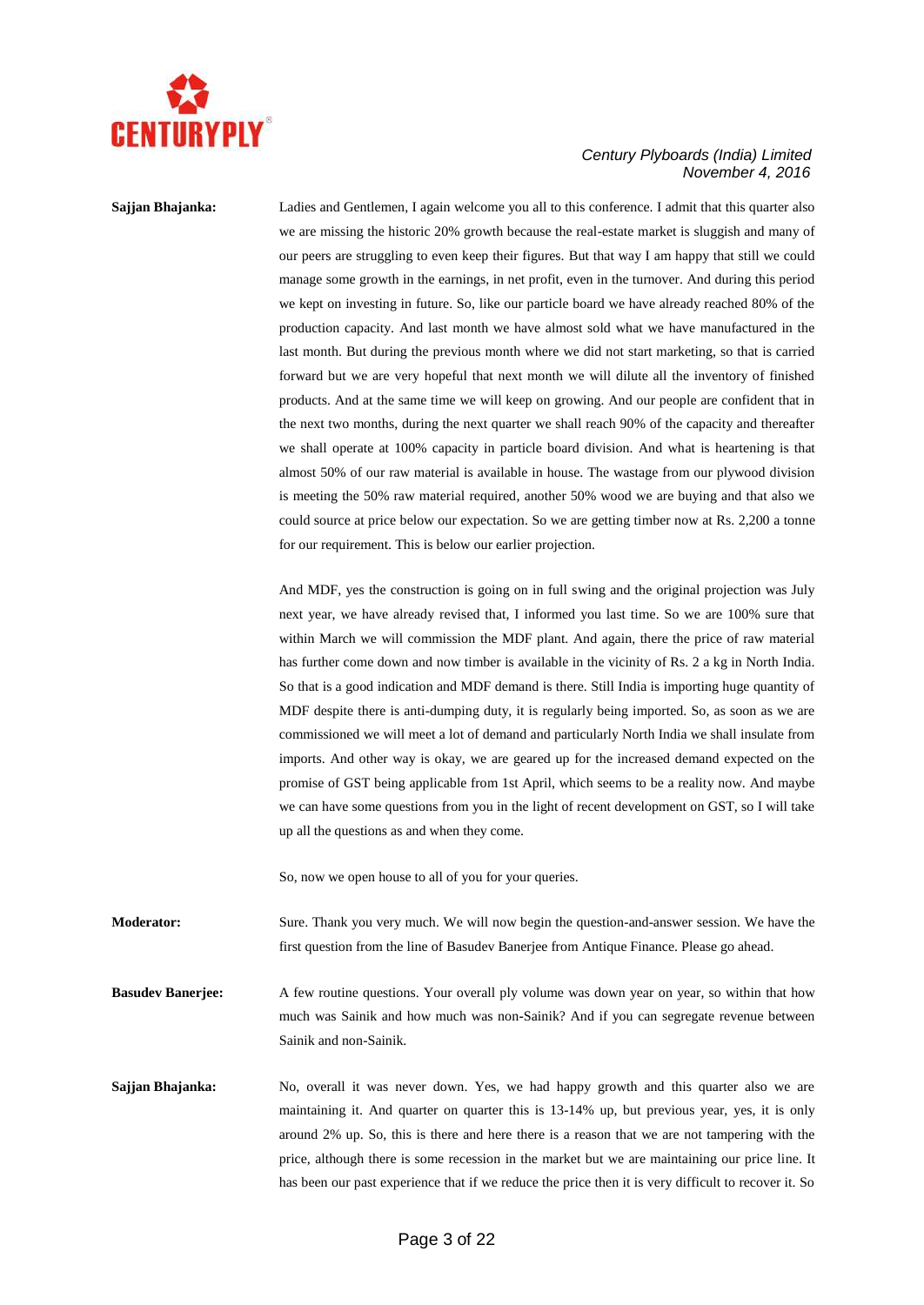

we are maintaining our price line. Whereas some of our peers they have reduced price, so they have attracted some additional sales but it is at a huge cost of probability that we have avoided.

- **Basudev Banerjee:** Sir, out of 51,000 CBM how much was selling?
- **Sajjan Bhajanka:** I beg your pardon?
- **Basudev Banerjee:** Out of the reported number which you have given in the presentation, 51,067, how much was CBM Sainik?
- **Sajjan Bhajanka:** Sainik is near about 13,400.

**Basudev Banerjee:** And sir, Sainik's revenue?

- Arun Julasaria: Sainik's revenue is Rs. 45.73 crores.
- **Basudev Banerjee:** And sir, what is your outlook for the overall growth per say, like the kind of sluggishness which is there as of now, as you rightly said the real-estate part, so when do you see any element of uptick and why? Anything on that line sir.
- **Keshav Bhajanka:** See, while demand has not been very good this quarter and while we have not grown much this quarter, the reasons as we stated earlier that last year the particular quarter had been very good, this was due to the fact that October of last year we had taken a price increase in plywood and due to the same there was a huge amount of inventory pileup that took place with dealers. Because of the same you will notice Q3 of last year was not very good in particular. This year there has been no price increase, in fact the prices of raw materials have remained constant. And going forward we believe that quarter three should be much higher in terms of growth outlook, I think we should be looking at double-digit growth figures for the company as a whole in this quarter.
- **Basudev Banerjee:** And sir, if I see your commercial veneer realisation seems to be on the lower side, any specific reason behind that?
- **Sajjan Bhajanka:** Yes, in comparison to last year there is a lot of capacity addition in Myanmar also, then this is a paucity of traditional veneer which is being used by the Indian market manufacturers in India. There are some other expenses which have entered the market like some expenses from Africa and this thing entered the market, then Solomon Island, from there CQ and CL there are two varieties, they have entered the market. There is a cumulative effect because the supply is more. So there is some reduction in price of veneer. This is one thing. And at the same time, because there are many units in Myanmar, so even the timber price has increased. Both the ways revenue is a little down and the profitability is little down. Veneer, yes earlier in the past it was a big contributor to our profitability by way of reduced raw material cost. This year the selling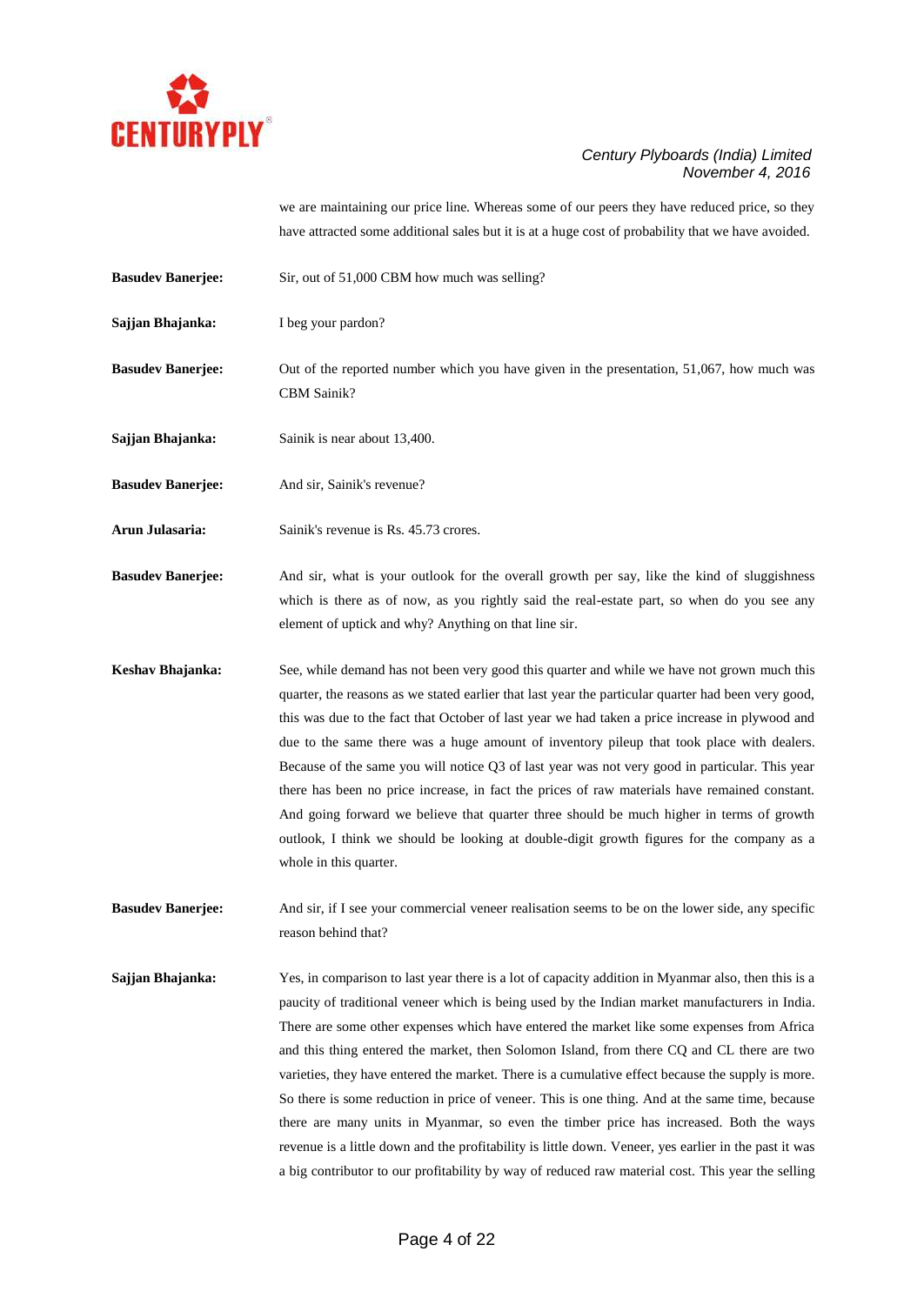

price of veneer is under stress due to the reason I have explained. And maybe the things will stabilise at the present level.

**Basudev Banerjee:** So one should look forward to present level of realisation as a sustainable level down the line?

- **Sajjan Bhajanka:** Yes, well there are plus and minus over it because due to this change many units in Myanmar substantially reduced their production and some of them closed it down. And in India, almost other than Century most of the people have stopped manufacturing veneer. So, again, maybe in future balancing factor would be there by reduced production in the country and again, from Myanmar. Elasticity of demand and supply always plays important role, but we are intact, our capacity at Myanmar is intact, in India we are importing Solomon timber and in three of our factories we have decided to stop veneer at Calcutta and Chennai factory, except for our own use. And Kandla and Karnal, these two factories because the landed cost of Solomon timber is lowest at the Kandla port and Kandla port is a filling port for Karnal and Kandla units. Both the units are near to the market. North India is a major market for veneer. So that way we have adjusted our strategy and wherever the operations are profitable we are continuing. Like Calcutta and Chennai, are not for veneer point of view in India, are not very profitable, so we have decided to reduce production at these two points, other than our captive production.
- **Basudev Banerjee:** Last thing, what is the updated view on the capex for the year, including maintenance and MDF plant?
- **Sajjan Bhajanka:** In the coming financial year we will be adding two more laminate lines, so whatever we informed in the last call, there is addition of near about Rs. 45 crore on account of two laminate lines. Then in 2016 – 2017, we have already incurred Rs. 156 crore capex, Rs. 221 crore more we will incur this year and estimated in 2017 - 2018 is near about Rs. 100 crore and in 2018 - 2019 it is near about Rs. 40 crore.
- **Basudev Banerjee:** So this year close to Rs. 280-odd crore?

**Sajjan Bhajanka:** Rs. 222 crore more.

- **Arun Julasaria:** But we have to complete the MDF plant, so the projection was around Rs. 390 crore. Now the projections have come down because we have reduced the implementation time. And again, we have made some savings or shipping freight and some saving on duty. We have got a special licence from DIPP which reduces our duty implication from 7.5% to 5%. We could save around 2.5% in duty or the import of machinery. These all factors are likely to reduce and there was a contingent factor, so that also now not seems to be applicable. So with these all things I think we shall be able to reduce the cost by 10% of the project.
- **Moderator:** Thank you. We have the next question from the line of Anshuman Atri from Haitong Securities. Please go ahead.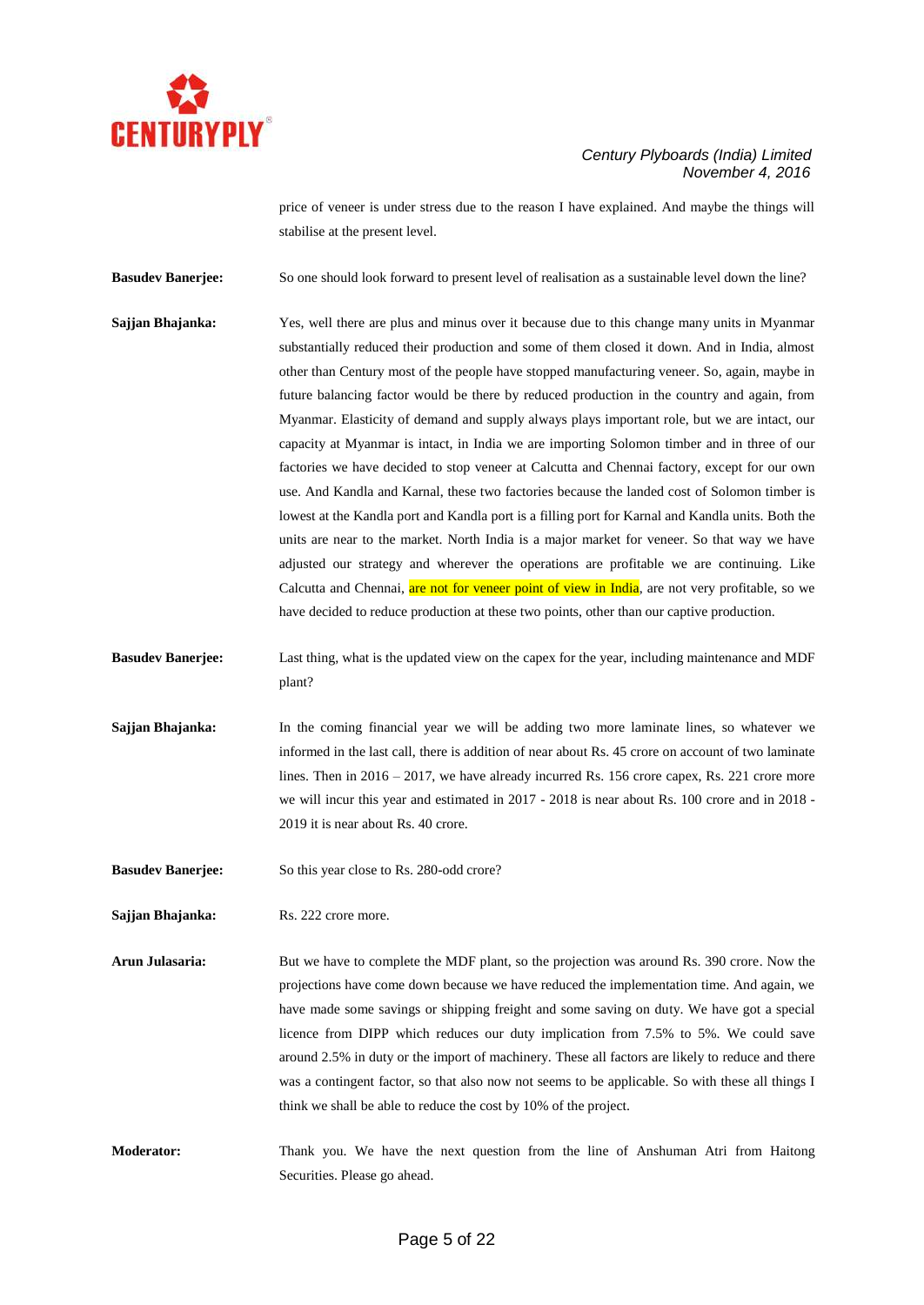

**Anshuman Atri:** Sir, my question is regarding the MDF. As you are putting up a new plant and you are seeing sustained imports despite hike in dusty, so what are other measures you are proposing to the government to ensure that the quantum of import goes down and how are you going to target different markets given the MDF would be largely catering to the coastal markets?

- **Sajjan Bhajanka:** Yes, the nearest importing port is Calcutta on the eastern side and Kandla on the western side and then all those southern ports. So, South India is mostly faired by the imports and then the Central India is a mixture, the material comes from Northern India, indigenous production and the remaining quantity is being imported. When we shall be commissioning out production, then this territory would expand, so the import for Central India would reduce. And it will be met by us and then the additional demand of North India again we will take care. The demand is growing, demand for MDF is growing because there are many applications where MDF is not being used now, like for decorative veneer. So instead of plywood decorative veneered, MDF can be used. Like for the beds 6x3 there we can use, for photo frames and for many uses. When it is available in all the thickness then it will be used in big quantity and like OEMs for readymade furniture, for pre-laminated factories, so they are already using, their number would increase.
- **Anshuman Atri:** Second question is regarding the quality difference between the imported one and the ones you will be manufacturing, I presume you will be manufacturing a better quality MDF as compared to imports. So will it help in terms of substitution?
- **Sajjan Bhajanka:** In this quality is a management decision, so anybody can make better quantity, better quality and in Century it's management's decision. Better quality means more expenses, you have to give higher density, you have to give little more glue, you have to do better finishing and sanding. As far as we are concerned, like all the finishing plants we have taken from Europe and even this plant, the country press and country line is like more accepted production tool in this industry. And particularly our supplier, he has already more than 25 country lines operating in China and all have very good results, our people they have seen the quality. So, obviously keeping in pace with the Century we still make the best quality. Our particle board quality has been accepted by market better than any other indigenous outside producer. So basically we have to give better glue, we have to give better density, so we have to give more pressure, so that we can do, it is management's decision only. And we shall never compromise on quality.
- **Anshuman Atri:** In terms of capacity absorption, given that new capacity is coming by other peers also, do you expect it could be absorbed in the next couple of years, yours as well as that of peers?
- **Sajjan Bhajanka:** It should, I am expecting that in another five years India shall be producing five times of the MDF in comparison to the present capacity and entire thing would be sold in the indigenous market. In past, like in Turkey, in China, once MDF started then the growth is phenomenal. Until 2013-2014 India was consuming only 200 cubic meter or having 200 cubic meter indigenous capacity and then in 2012-2013, 2013-2014 we added more than 1200 cubic meter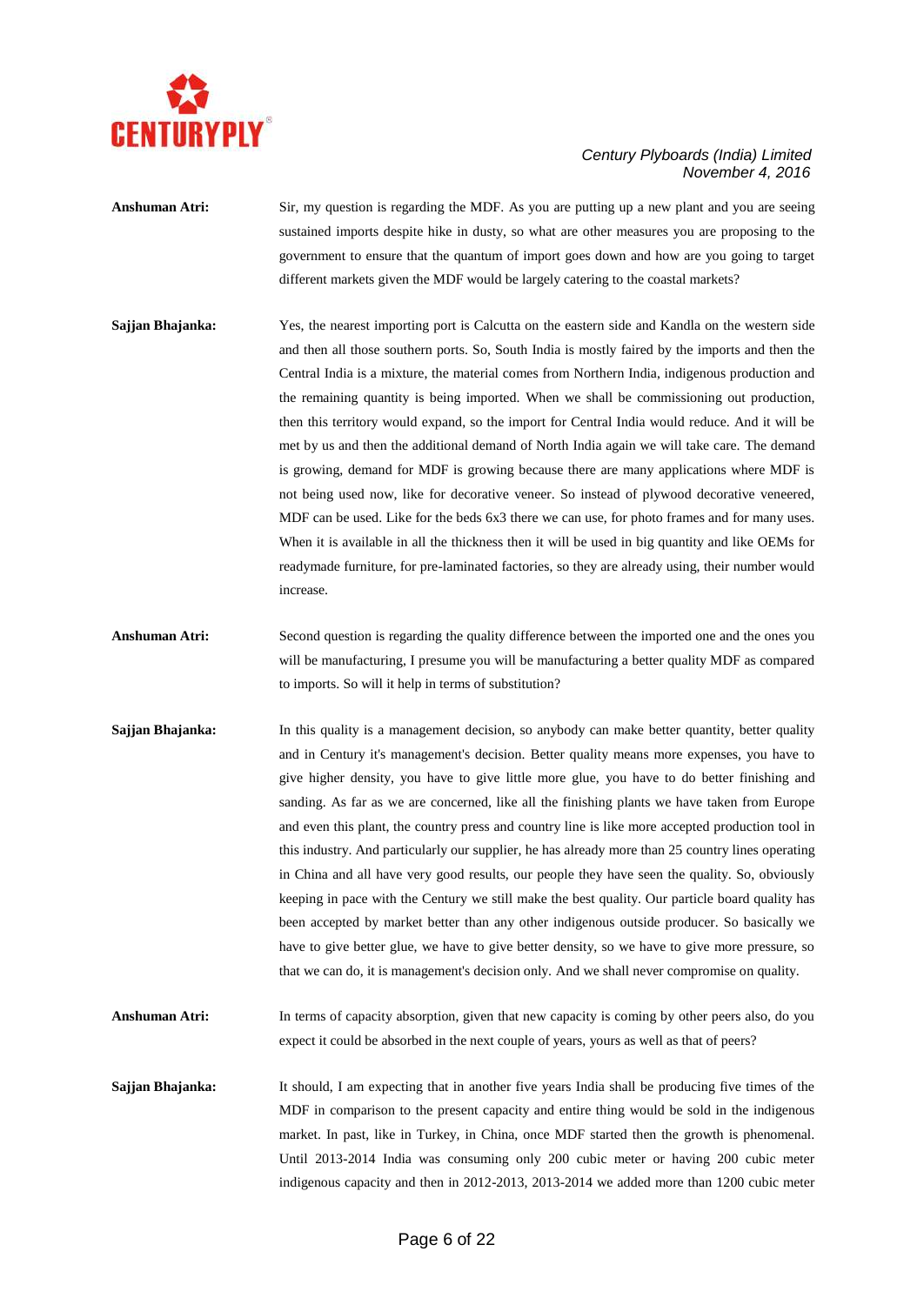

capacity and everything was sold. So, this appetite of the market would also increase with availability of indigenous material.

- **Moderator:** Thank you. We have the next question from the line of Gunjan Prithyani from JP Morgan. Please go ahead.
- **Gunjan Prithyani:** I just wanted to understand the growth a little bit more, because if I look at the plywood segment there seems to be a realisation increase of almost 9% YoY and the volume decline has been fairly sharp versus what the competitor reported. So, I just cannot tie this up, I mean I understand you tried to maintain the prices but what has lead to this 9% increase in realisation?
- **Keshav Bhajanka:** So, last year we took a price increase in Q3 and post that we have not had any substantial discounts, any reductions in price till date. So I think that carried forward is a very hefty increase in realisation for plywood. Whereas in terms of volume, like I told you last year the base effect took place.
- **Gunjan Prithyani:** Sir, when were the realisation increases taken?
- **Keshav Bhajanka:** The first increase was taken in Q3 and the second increase was taken in Q4.
- **Gunjan Prithyani:** Okay, last year second half basically?
- **Keshav Bhajanka:** So, I think when you compare realizations Q3 to Q3 you will see a much more stable figure.
- **Gunjan Prithyani:** You basically did not discount in the market but you think that others did discount and hence the volume growth for the competitor has been higher?
- **Keshav Bhajanka:** Definitely, I believe that is also substantiated by our margins. If you look at our EBITDA margins, I believe plywood we will be higher than the rest of the competition by quite a distance.
- **Gunjan Prithyani:** And what is our strategy, of course the demand environment per say remains still fairly subdued, so we are okay to lose market share and stay and stick on with the prices here?
- **Keshav Bhajanka:** I do not think we are losing a great deal of market share, I think that in quarter three and quarter four you will see a good growth on our behalf. I cannot speak about competition but I believe that we should be there or there about in terms of growth. So, I do not think we are going to lose market share, but yes we will be maintaining our market share and our prices and not at discounted rate.
- Gunjan Prithyani: And secondly on the face veneer, I am just struggling a bit because this segment has been very volatile in terms of sometimes realisation, sometimes volumes. So if you could just give me a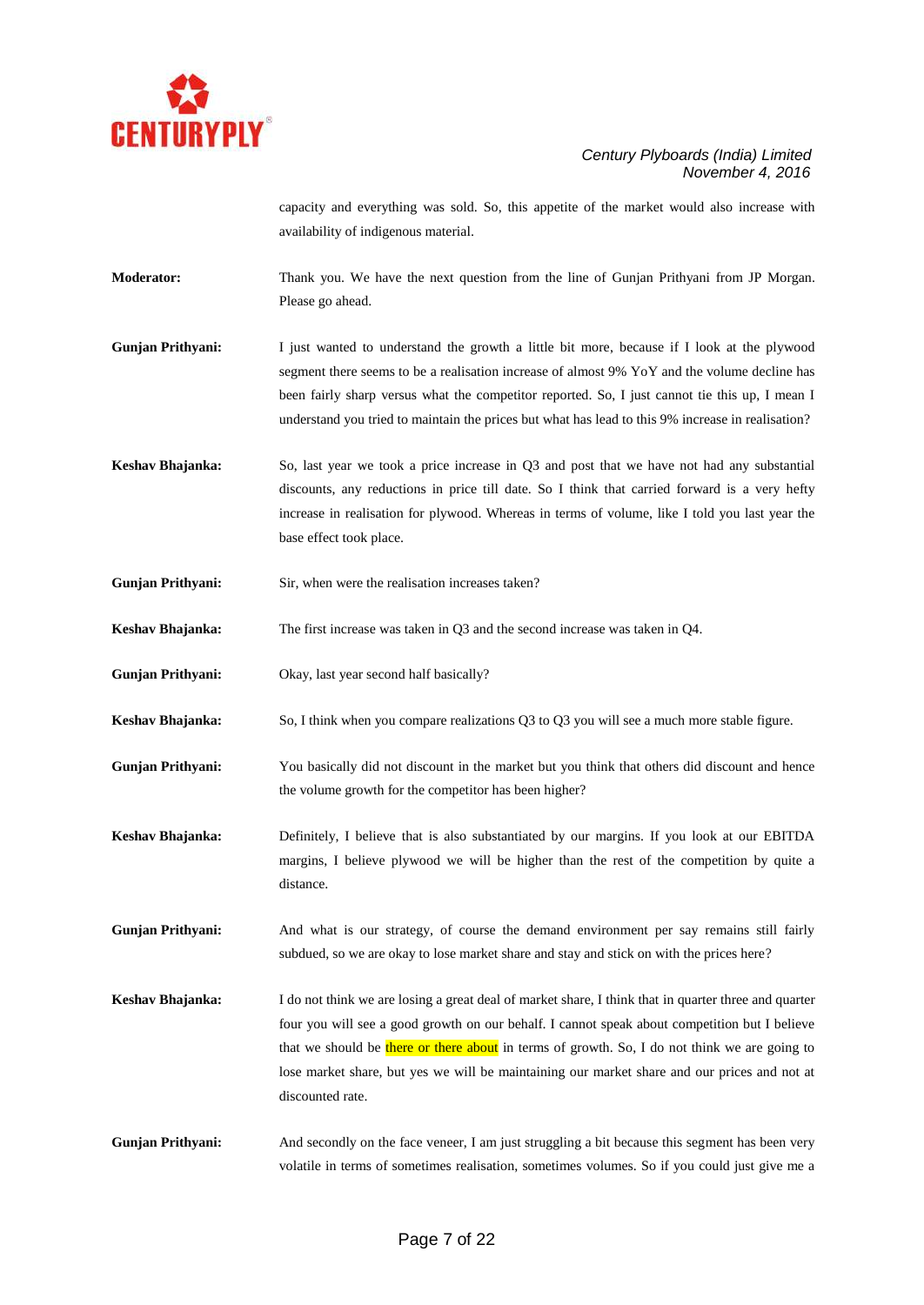

sense how should we look at the volume here, I mean the value that we should be selling on an annual basis in this segment and the margins we should be looking at because this has been extremely volatile.

**Keshav Bhajanka:** In terms of realisations, face veneer is a commodity product and it is driven by market standards. So, as per rates, if the market rates increase or decrease our realisations will vary. In India, currently the type of timber that is being used for face veneer is different, earlier it was purely Gurjan, now other species are coming into the market. These other species are cheaper variant. So going forward I think you can take today's rate as more or less constant in the market or more or less the market standard going forward. But once in the next or two there is a correction and as the Chairman was saying, once these units start closing I think realisations should pick up next year.

**Sajjan Bhajanka:** I would like to add one more thing. Like the total number of face veneer required by the industry would be more or less constant in short period of time. And now Gurjan is the costliest face veneer and it's being replaced by certain veneers like Acume which is now being sold at almost 50-55% price. The Solomon timber, again it is 55-60% price of this. So, total value-wise it is coming down our realisations. But now we save more money in Acume or in Solomon timber then in Gurjan timber. So their profitability is being maintained. Maybe the volume is more or less constant, the price has come down but not all profitability. So that one factor is there. What we need is the bottom-line, the profits should be intact. If suppose we produce more Gurjan we sell at a higher price but we do not earn money, so that does not make sense.

**Gunjan Prithyani:** The value growth that we have done in 1H, is this something that should continue and I should annualise this or it will come down from these levels?

- **Sajjan Bhajanka:** I will explain it in other way. We have two source for supplying veneer, one is our overseas unit, Myanmar and Laos, and another is our domestic unit. In domestic unit, we have 100% shifted to lower cost timber that is like the landed cost, which earlier used to be around \$600 for Gurjan timber into India and now we are using Acume or Solomon timber which is available at 50% of the price and whereas like veneer we sell at 60% of the price. So we are maintaining our margin, or rather increasing it, but yes value-wise it has come down. From Myanmar we are selling. From Myanmar and Laos we are using only Gurjan timber at the same price, at same this thing we are selling to niche customers who want to use only Gurjan. And we are using only Gurjan in our own production.
- **Gunjan Prithyani:** Sir just on the laminate segment, anything specific that lead to such a huge growth in this quarter?
- **Sajjan Bhajanka:** Yes, the person responsible for that and who was instrument in achieving that is Keshav, so I think I will give Keshav to explain it.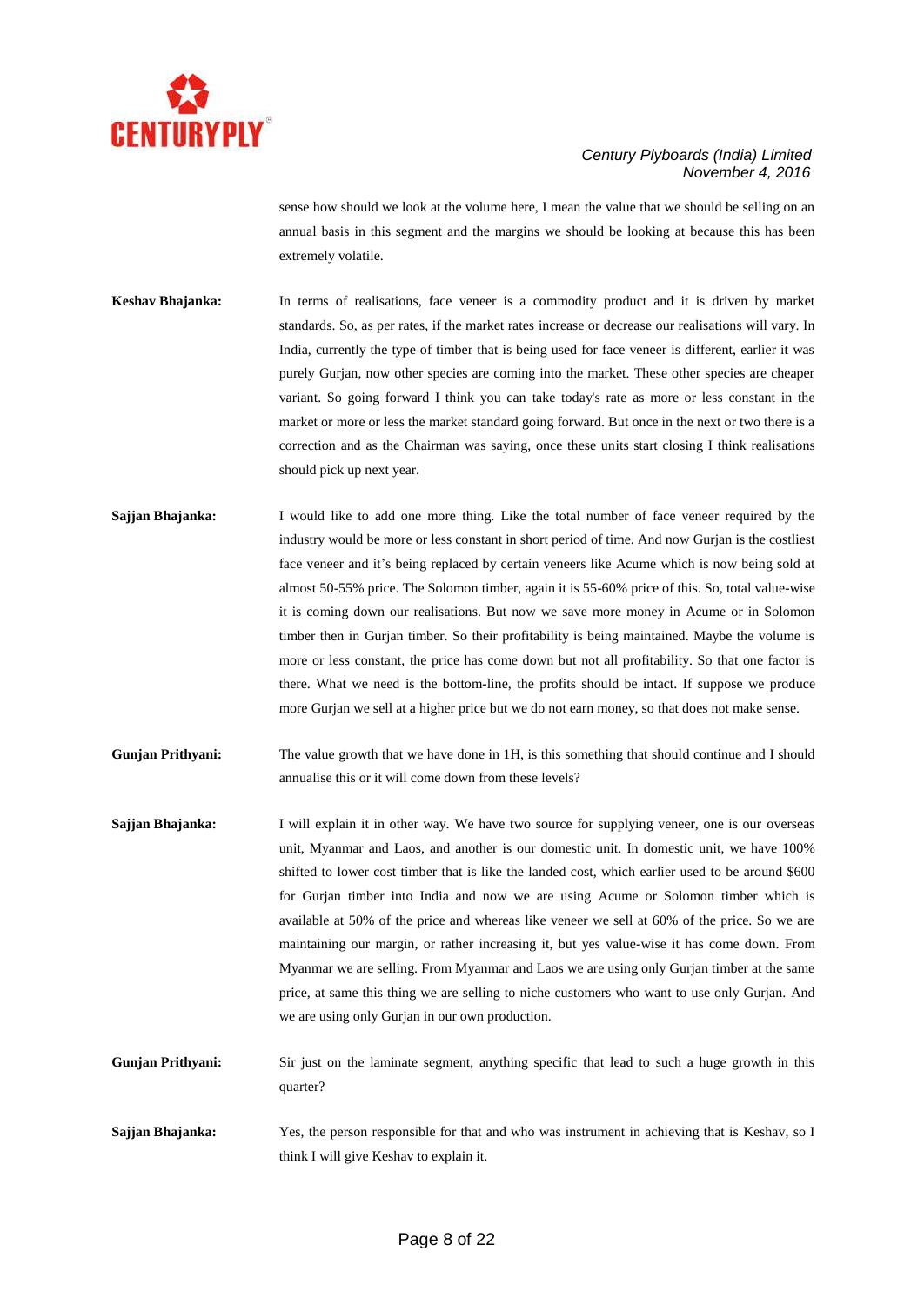

- **Keshav Bhajanka:** When you see laminates historically we have a low base, and we differentiated our positioning in the past two, three years. We have established ourselves as a design leader and I think this is giving us huge dividend. If you look at the previous quarter, we had launched our catalogue, the look book which is our most successful catalogue till date. It is India's first digitally smart catalogue and this is a really differentiator item in the market. So I think this year we can look at a sustained high growth for laminate. For next year we already are meeting our strategy to best take benefit of GST and I think we should be able to grow at the same or maybe even at a slightly higher rate.
- **Gunjan Prithyani:** Congratulations for this achievement, it is really a commendable growth in that segment. All I want to understand is that are we the price leaders now in this or are we still at the discount to be number one?
- **Keshav Bhajanka:** We are the price leaders in the market, we have been the price leaders in the market for the past year and a half and we are further strengthening our position. If you look at our realisations in 1mm we are the highest in the country. If you look at our realisations in terms of exports, we are the highest in the country. So I think we have firmly established ourselves as highest priced laminate or the market leader. The ratio of 1mm in our total production capacity domestically is the highest, 90% of our total volumes in India are from the 1mm segment. In line with this, we have decided to expand the capacity by 50%, you should see the first half of the expansion come into play by August next year. So hopefully by then we will be geared up to increase our sales.
- Gunjan Prithyani: What capacity utilisation are we operating at currently?
- **Keshav Bhajanka:** Currently we are at 100%, but through certain initiatives we are able to take our capacity up to 120%. So I think by the time the next line comes in, we will be operating at close to 120% capacity utilisation.
- Gunjan Prithyani: So you are doing capacity growth of around 50% here which will come on stream in next one year?
- **Keshav Bhajanka:** 25% will come on stream in August next year and the balance 25% in January 2018.
- **Gunjan Prithyani:** Just last question, what lead to the realisation decline in the segment?
- **Keshav Bhajanka:** The realisation decline was primarily due to the increase in the percentage of exports that took place in this quarter, I do not think that will sustain. I think going forward we are going to see high realisation.
- **Gunjan Prithyani:** Domestic was also down, about 11%, I think it probably has to do with base…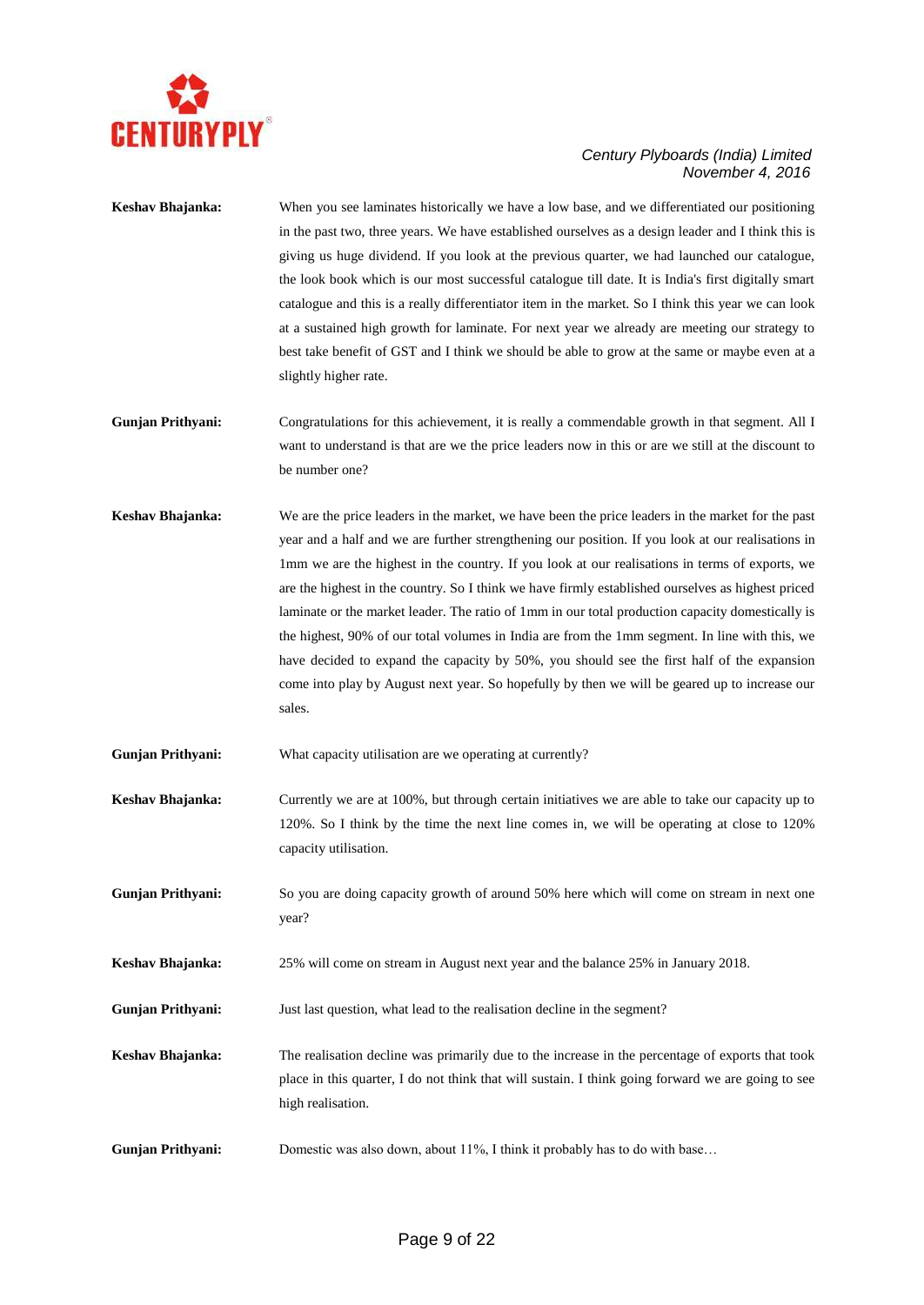

| Keshav Bhajanka:       | No, the domestic realisation being down could be as a result of the pre-lam division which is<br>reported to that.                                                                                                               |
|------------------------|----------------------------------------------------------------------------------------------------------------------------------------------------------------------------------------------------------------------------------|
| <b>Moderator:</b>      | Thank you. We have the next question from the line of Anand Bhavnani from Sameeksha<br>Capital. Please go ahead.                                                                                                                 |
| <b>Anand Bhavnani:</b> | I wanted to understand the MDF market a bit more. So, if you could just give me the numbers<br>of the present capacity in India and the overall market size and how exactly this dynamic will<br>change over the next two years? |
| Keshav Bhajanka:       | We currently predict the MDF market to be at about Rs. 2,000 crore per annum. And according<br>to us, the market size is close to 10 lakh cubic meters and it is growing by 15% to 20% per<br>annum.                             |
| <b>Anand Bhavnani:</b> | So it is 10 lakh cubic meters as of today for MDF?                                                                                                                                                                               |
| Keshav Bhajanka:       | Yes.                                                                                                                                                                                                                             |
| <b>Anand Bhavnani:</b> | Out of this 10 lakh cubic meter what percentage if imported?                                                                                                                                                                     |
| Keshav Bhajanka:       | Close to 40%.                                                                                                                                                                                                                    |
| <b>Anand Bhavnani:</b> | So 6 lakh cubic meter is domestically produced?                                                                                                                                                                                  |
| Keshav Bhajanka:       | Yes, combination of all the domestic manufacturers.                                                                                                                                                                              |
| <b>Anand Bhavnani:</b> | And all of the 6 lakh cubic meter, the capacity is running at 100%, is it?                                                                                                                                                       |
| Keshav Bhajanka:       | I do not think the total capacity is running at 100%, I think that quite a few plants are running at<br>100%, Green is running at $+100$ %, Action is running at $+100$ %, but some of the smaller<br>manufacturers              |
| Sajjan Bhajanka:       | Russell is also running at $+100\%$ .                                                                                                                                                                                            |
| Keshav Bhajanka:       | Some of the smaller such as Shirdi, etc., could be running at maybe 60-70% capacity<br>utilisation, but their volumes are negligible.                                                                                            |
| <b>Anand Bhavnani:</b> | So, since our plant is coming up I think a year from now, in Q2 next year, so which other<br>manufacturer would be having their plant up and running before us or immediately after us?                                          |
| Keshav Bhajanka:       | No, I think you got that slightly wrong. As the Chairman had said earlier, our plant will start<br>manufacturing in Q4 of current financial year.                                                                                |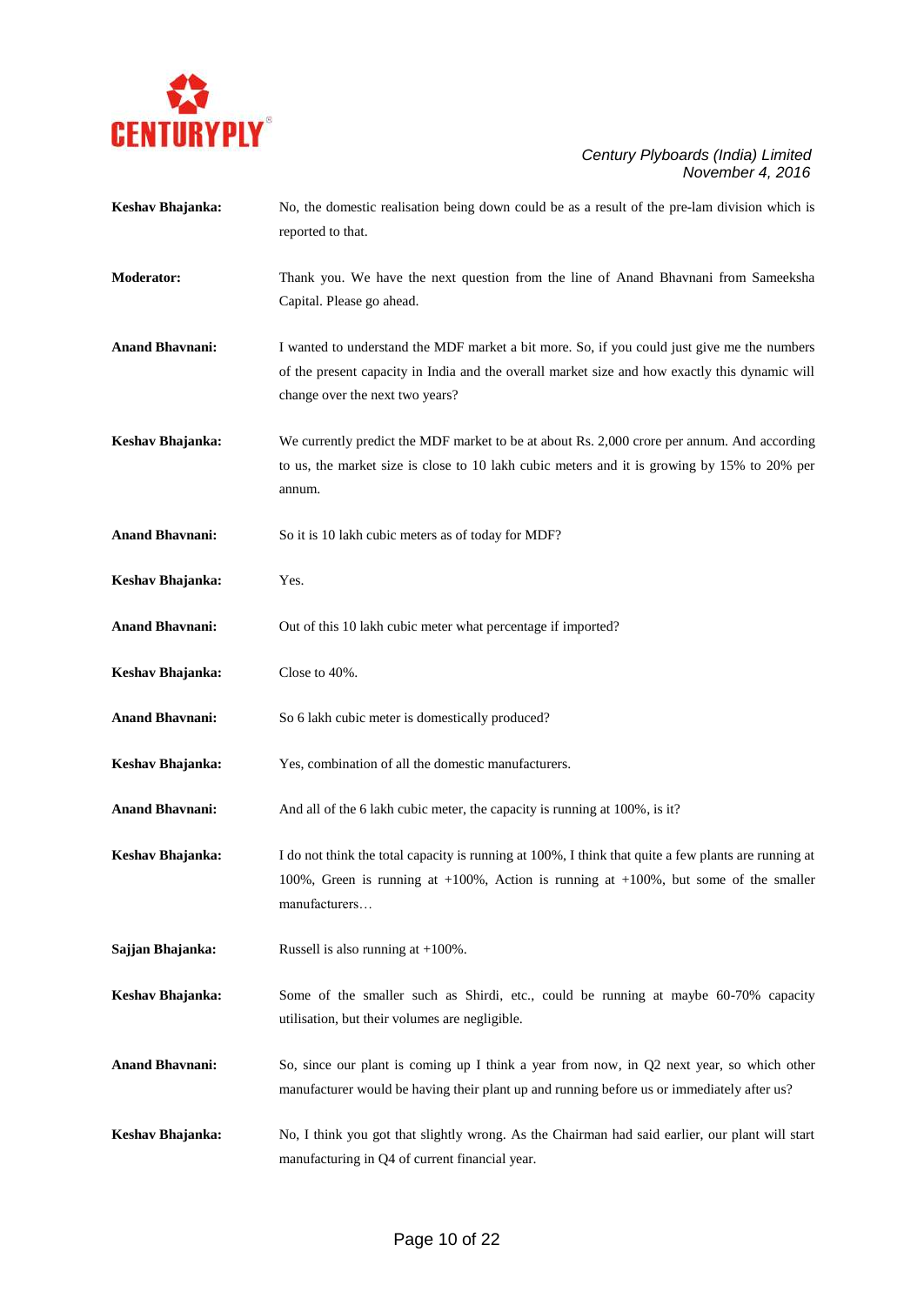

**Anand Bhavnani:** So are we expecting any other plant to start production before that or maybe after in the next year or so?

- **Sajjan Bhajanka:** As far as MDF is concerned, I foresee that there would be huge growth in MDF, from the lower segment, from low income group, the mass housing and other things, so most of the furniture will be made of MDF and particle board. And the margin in particle board, like buying same timber, same thing manufacturing in particle board, so it does not give that much profit, unless you have some wastage in-house or you use it. So that's why MDF is more profitable. And I think future growth will come mostly in MDF. And MDF, again it needs less levers because lever is gradually becoming costly in India, though country press and other things are not labour intensive. So in Turkey, say 13 years or 14 years ago first MDF plant was setup, and then within no time or maybe in six, seven years they had 25 MDF plants. In China now more than 240 MDF plants are operating. And again, the first plant might have come maybe around 20 years ago. So the thing is, when MDF comes it is a good product and it is very competitive, like price is costing domestically after all the duty and this thing it is \$800 plus, whereas MDF is available below \$400 plus, including delivery to the customer. So, price is almost half. And particle board, it is almost one-third.
- **Anand Bhavnani:** So just to understand, what would be the size of MDF market in China, because India and China in terms of population number are similar, maybe let's say if you are 10 years behind them or five years behind them, what is the current size of MDF market in China in terms of cubic meters?
- **Keshav Bhajanka:** We do not have exact details or exact figures, what estimates say is that the Chinese market is close to 50 million cubic meters. I mean, we do not have exact figure but as on date China is the largest manufacturer of MDF in the world, more than America, more than any other country. So it should be huge, we do not have exact figure but maybe you can go to Google or internet, you will get it. But, like out of these 240 or so plants, many of them are 1,000 cubic meter plus. So that way it is minimum 40-50 times of India. So this 50 is underestimate, 50 million is under estimate.
- **Anand Bhavnani:** Sir, I think apart from us maybe Action is coming up with capacity in the near future?
- **Sajjan Bhajanka:** Action is also planning, then Green they have just started work, so Green's plant is coming in South India.
- Anand Bhavnani: I think, according to the publicly available sources I think Action is coming up in Q2 next year, around one year from now and we are coming up six months from now?
- Sajjan Bhajanka: Green may be one year or one and half year.
- **Anand Bhavnani:** So we would not have price competition maybe say until Action comes in and initiate capacity?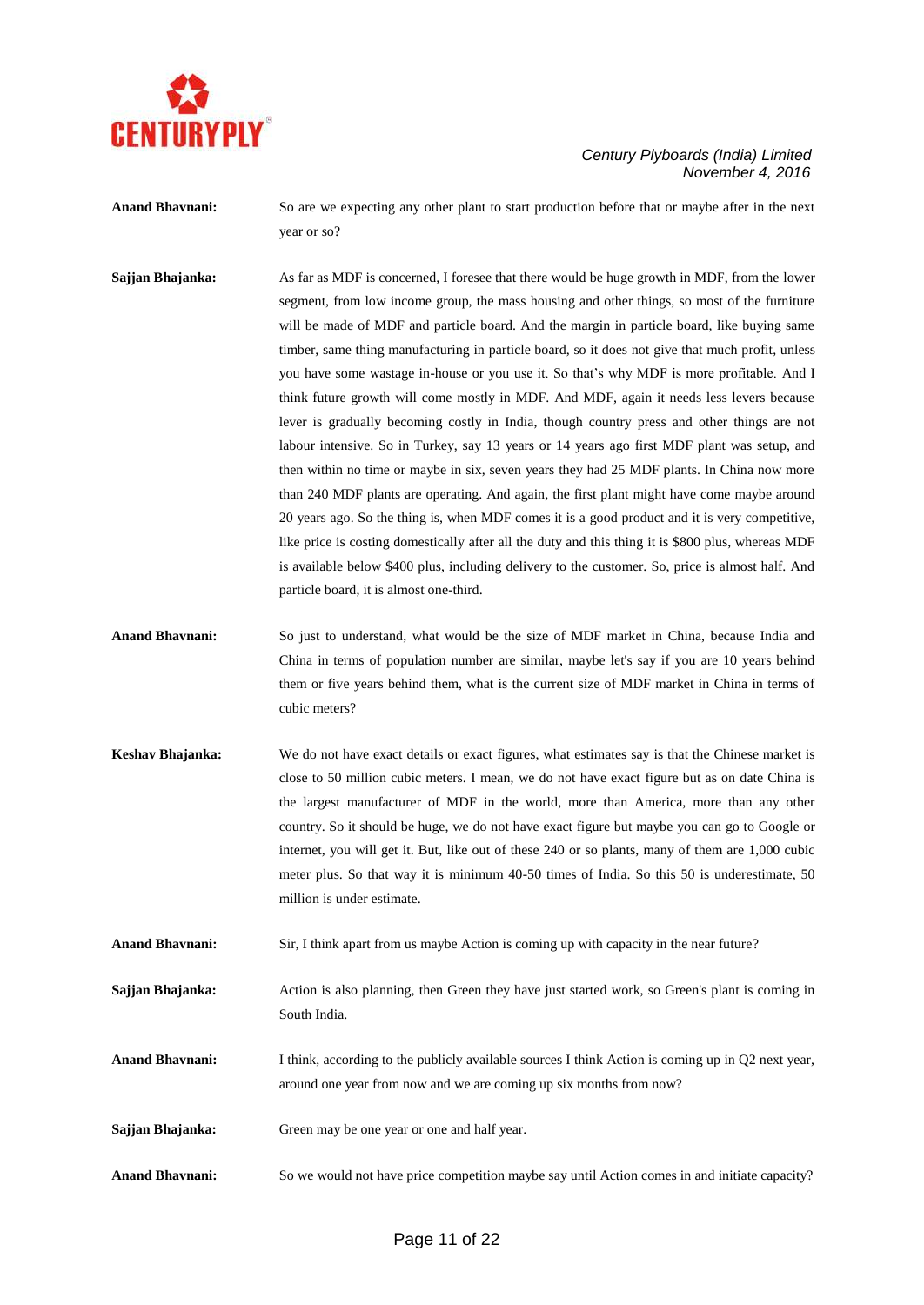

## **Sajjan Bhajanka:** I think they have just taken decision, so it will take minimum one year plus, if they can also establish as fast as we are establishing. But there is no reason that they would not be able to do it because they are already in this line, they are putting up the plant at the same venue, in the same area, so it will facilitate more and it will make it faster. But I do not see there would be any demand problem because this readymade furniture market is increasing. Over the period, like with Wall-Mart, with other people they are entering the market and IKEA, so their all furniture are based on MDF and particle board. They do not use plywood, they do not use anything. So one of these manufacturer would consume the whole production of one plant. We are planning doors in big way and big portion of that would be our own production which would be used for doors. We are also planning flooring, so a part of that of our own production would be used for flooring. So that will replace the imports.

**Anand Bhavnani:** Sir, just about our plant, there was some news in the media round 24th October - 25th October that there is agitation by farmers for the chemical unit which is coming up along with our MDF plant, can you throw some light on that?

**Sajjan Bhajanka:** I will explain. Usually, all the plants either we have to make our own glue or we have to buy glue from outside. So far most of the plants are buying glue from outside. We thought, with GST and other things, formalin is a major component of glue. Till today none of the plywood factories or MDF or particle board factories have their own formalin plant but wanted to establish formalin plant at this site only. We have applied for the environment clearance and we are expecting that it should be through but somehow the people like villagers and others are very sensitive about the chemical and other things, and somehow there was opposition to this. So for time being we are dropping that plan of making formalin here. And like glue caters and others, that is general part of the plant. So, all the factories in India, all the ply factories and other things, they are mixing the resin imported or brought from outside with extender and they are using in the factory. There would be no problem. The only thing is manufacturing our own formalin and the glue. Now we have to buy or establish it at some chemical zone, either in Punjab or nearby. There we do not need environmental clearance, because the clearance has been taken by the chemical zone itself and there we can buy the land and start the plant. Most of the plants are in chemical zones only, like near Chandigarh there is one chemical zone, so many plants are there. Even some plants are **(Inaudible) 41:08.2** also. From that to our plant maybe around 150 kilometers and all the materials would be imported at Kandla port like methanol or other things, raw material for formalin or even phenol, it is not manufactured in India. Only very small quantity is manufactured by HOC, but about 80% is imported. So that imports are taking at Kandla port. Otherwise also at Kandla port we already have plant, for our Kandla plywood factory again there we had the same problem. We did not get permission along with the plywood factory, so there we have established plant at chemical zone, industrial zone at Kandla. So we have a plant, now that is feeding our Kandla factory and from the same factory we can make glue and bring to Hoshiarpur.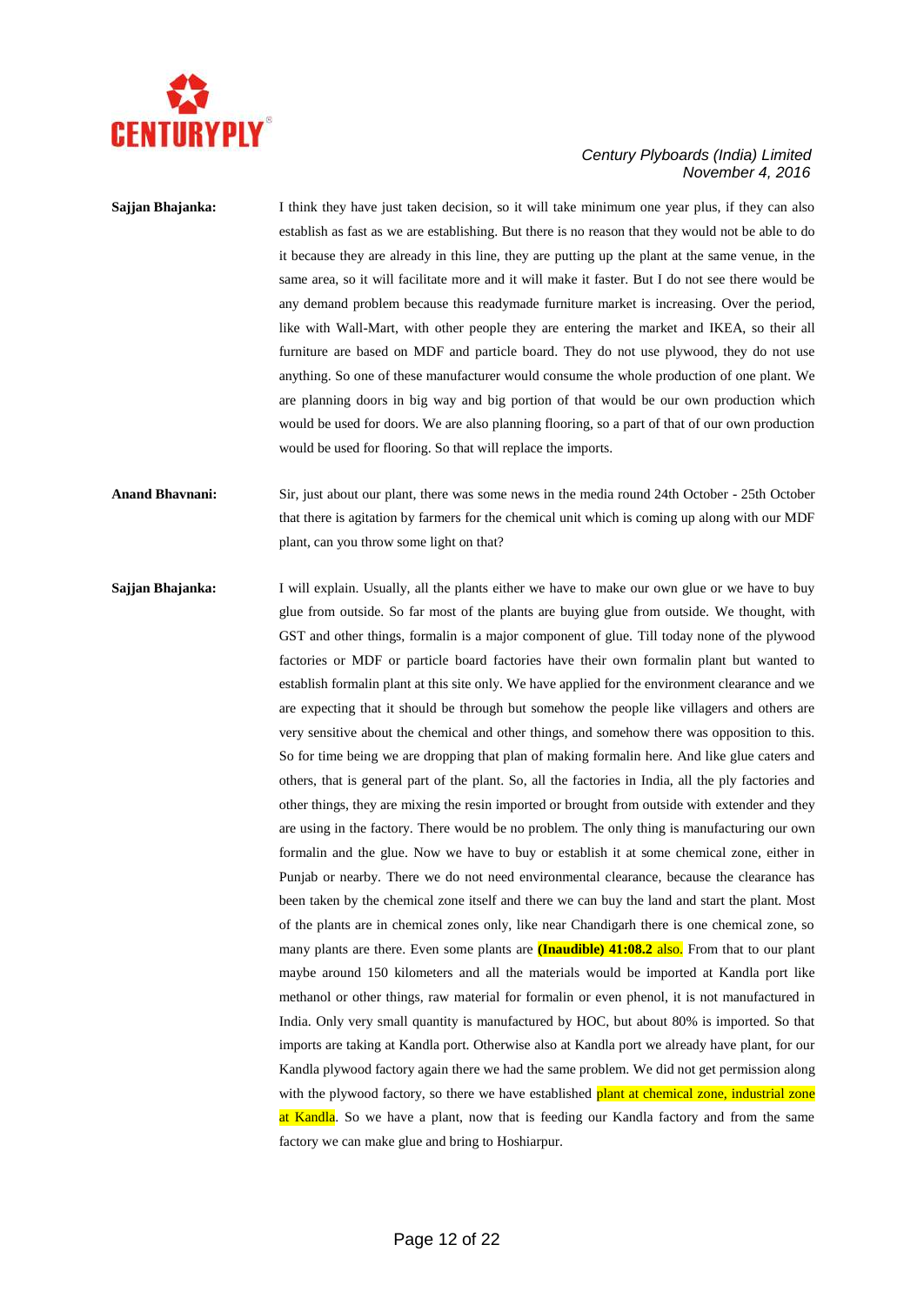

- **Moderator:** Thank you. We have the next question from the line of Nehal Shah from ICICI Securities. Please go ahead.
- **Nehal Shah:** Sir, a couple of things on the particle board and the MDF side. Now on the particle board side our turnover for this quarter was Rs. 2 crore and we did EBITDA of Rs. 1.5 crore, so the EBITDA margin would be around 70- 75%?
- **Sajjan Bhajanka:** No, it cannot be. Maybe some mistake is there, EBITDA margin cannot be 75%.
- **Nehal Shah:** And second thing, it is really commendable to see on a sale of minimal crores in MDF you are still doing 19% even while we are trading in MDF?
- **Sajjan Bhajanka:** Yes.
- **Nehal Shah:** So what are your targets as far as the new capacity, when it comes in what is your target as far as your margins are concerned there?
- **Sajjan Bhajanka:** First would be to sell the entire production. So we like to optimise our plant at the earliest possible, first thing, like we could do for particle board. We have almost crossed 80% capacity and within this quarter we are selling close to 90% capacity and maybe in final quarter with 100% capacity. So similarly, MDF being the country press**,** once we start the plant generally we like to keep it running. And if we have not to stop it then it will give optimum capacity. So the challenge would be to sell that material. So we shall cross the bridge when we reach it, we will use all the raw materials to reach full capacity. And for that bottleneck would be filled. So initially we may struggle because we are still new entrant into that market, but if we are able to sell 100% in Central India or North India or Western India, Northwest India or Northeast India, so that will be more profitable. Then the alternative would be import which has to be nearest to Calcutta port or the Kandla port. So, that way we will incur additional cost. And like for us to go to beyond Central India to Southern India would definitely be not be possible because we have to incur more transportation cost and we have to reduce the price in competition to the imports.
- **Nehal Shah:** But sir, what kind of internal targets are you setting in for your MDF in terms of margins? Any number you would want to achieve once your plant starts kicking?
- **Keshav Bhajanka:** Nehal, we are looking at 30% plus EBITDA margin once we reach 80% capacity utilisation.
- Nehal Shah: And what be your breakeven level?
- **Keshav Bhajanka:** Breakeven level would be 50% plus.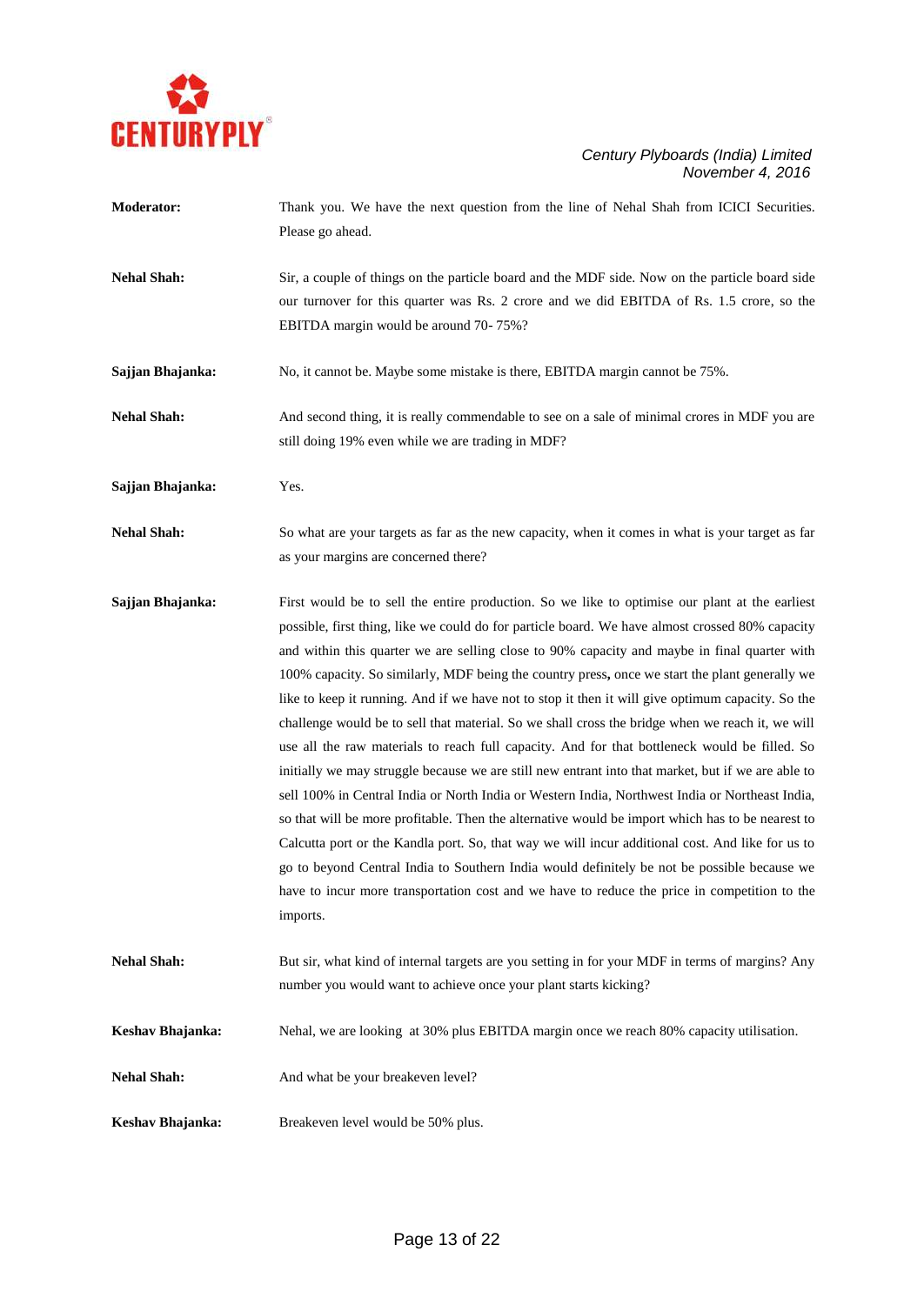

- **Sajjan Bhajanka:** It is going to be lower than that, but we have to operate the plant at 50% plus because that is the minimum, below that it cannot sustain.
- **Nehal Shah:** In the first year of operation you mean?
- **Keshav Bhajanka:** Yes, it will start with minimum 50% and then once it starts it will run at same capacity. Then if we are not able to sell or if there are breakdown then production may be less, if there are no breakdown then we have to stop the plant, if there is accumulation of finished material and we are not able to sell it then we have to stop it. Other manufacturers they did not because it took some time for them to reach 100% capacity and now almost everybody is running at 100% capacity, or rather more than 100%.
- **Nehal Shah:** And sir, have we also accounted teething problems, generally what we have seen in case of a lot of manufacturers, there are lot of teething problems, the quality takes lot of time to stabilise, so are we confident that from the first quarter itself we will be closer to stabilise our capacity and kickstart with the sales volumes?
- **Sajjan Bhajanka:** Like particle board we took all precaution that quality is stable, production is stable and in particle board we were successful. And here for the MDF plant, because our supplier is from China, although he is very successful in China but that is a challenge for him because if we are successful with smooth starting and without much of teething problem, so it will bring a very good name to him. So he has already sent many people at this construction stage and he has promised us that he will fully support for first three months, his entire manufacturing team will come because he has supplied to many plants and he himself has an MDF plant in China. So he will depute his people and he will train our people and his experience has been good in China. His plants are generally trouble free.
- Nehal Shah: So you do not see much of a teething problem coming in?
- **Sajjan Bhajanka:** Some problem would be there, some problem was there with MDF, some of the parts they are not giving away, we had to redo it. So, some teething problem would be there. Say, we sell commission to the plant within March this year and first quarter let us presume that it would be little troublesome but by the end of the first quarter definitely we should reach more than 60% capacity.
- **Nehal Shah:** So, effectively we should take into account that the production should start near about by June, July effectively?
- **Sajjan Bhajanka:** The production would start from April and the first quarter itself will reach minimum 60% capacity utilisation and thereafter it will keep on increasing.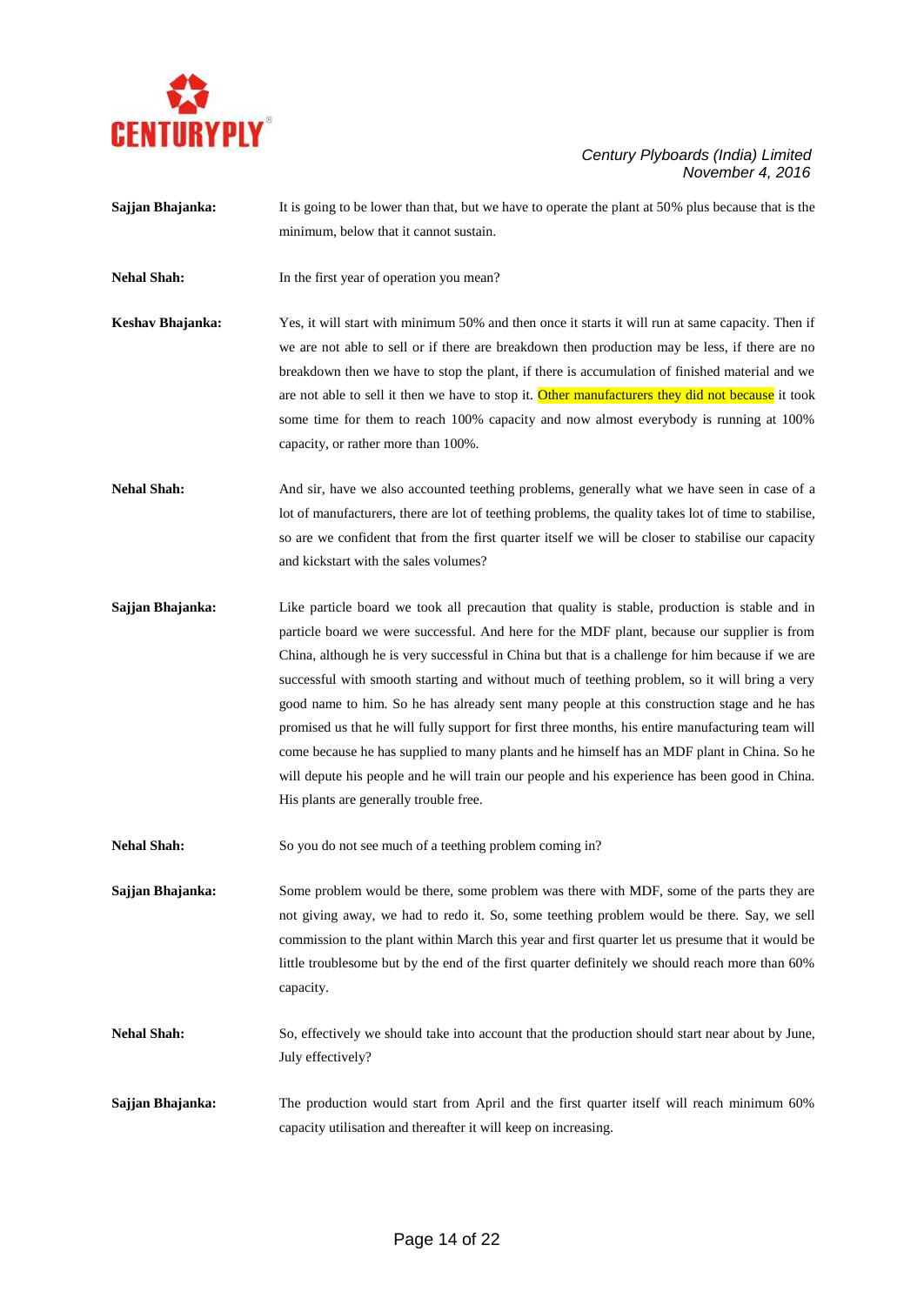

- **Nehal Shah:** And sir my last question is, in terms of guidance what are we looking at in plywood and laminates, the growth?
- **Keshav Bhajanka:** Nehal, overall for the company I think we are looking at 10% plus growth for the year, we are going to look at double-digit figures. In plywood there will be single-digit growth whereas in laminates we will be looking at higher growth.
- **Nehal Shah:** And in terms of margins for the overall company?
- **Keshav Bhajanka:** I think currently the margins that we are operating at are good.
- **Nehal Shah:** Yes, they are  $16.5\%$ .
- **Keshav Bhajanka:** And I think we should be able to sustain these margins for the rest of the year.
- **Moderator:** Thank you. Our next question is from the line of Ajit Motwani from Bharti Axa Life Insurance. Please go ahead.
- **Sajjan Bhajanka:** Earlier you were one of the chief analyst for Century, one of the initial people who started covering century, so I think you are most knowledgeable about Century.
- **Ajit Motwani:** Thanks for the compliment, sir. Just a few queries on MDF. So, when I was looking at Greenply's first unit when they commissioned, it took them about three years to reach about 80% utilisation and about 20% margins. I just wanted to understand your confidence on the fact that you will be able to reach 80% in less say about a year's time and this 10% margin differential between them and your plant?
- **Sajjan Bhajanka:** I would like to thank Greenply for many reasons. One is that they took the trouble to educate the people about MDF and they faced a lot of problem. They made certain mistakes too, but those are known to us. First thing, MDF plant machines are very sensitive, the country press, so there had to be a very good supply of power. In their case, they took from the normal grid and had lot of power problem. And we are aware of this, so we have dedicated line around from 4-5 kilometers from major service stations in Punjab where they have high Kv line, need to be taken from there. So the Punjab Government has assured us uninterrupted power. That would be one thing. And then the second thing is, like prior to them when they started production, there was only 200 cubic meter capacity, Manglam and new plant, and both of them by debtors were struggling, both of them were referred to BIFR as they eroded their net worth, so they were referred to BIFR. That was the scenario and so I would like to compliment them that these people could not sell 200 cubic meter of MDF for 18 years and then Greenply came and worked, and along with them Bajaj came, along with them Action came, along with them this Shirdi came and all of a sudden more than 1200 cubic meter capacity was added. There was a period they were selling everything which they could manufacture. Apart from that, import was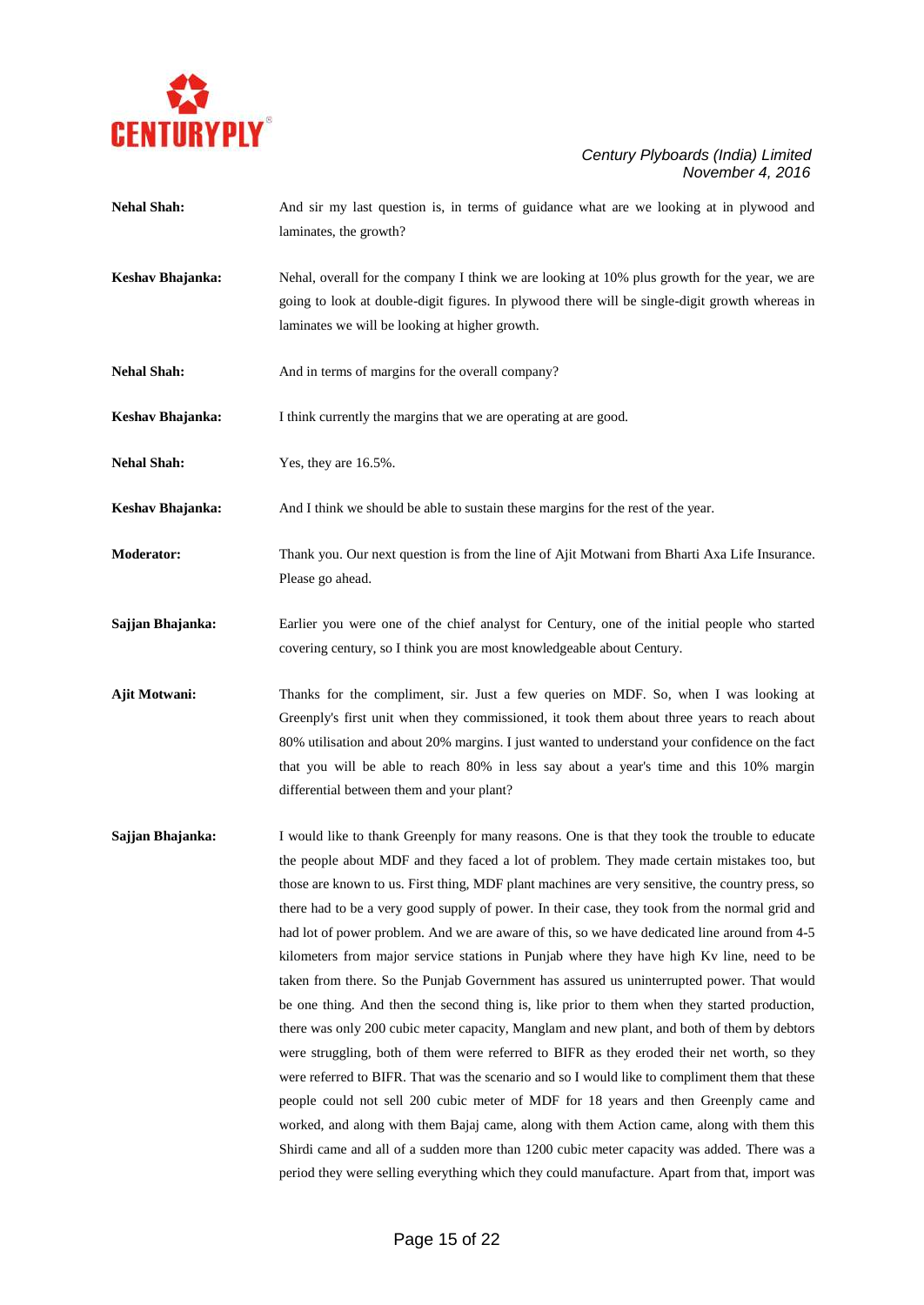

growing at 50%. So, there was a change, because now I can conclude that Newchem or Manglam they were ahead of time, there was no forward integration, no furniture industry was existing in India, there were no OEMs to consume their materials. But now the situation is different. And it will grow, this is not the end of the capacity. Maybe after five years I shall be talking with you that we are putting two more MDF plants in eastern India, maybe one in southern India. There are now other raw materials suitable for MDF, even we can make MDF from bamboo.

- Ajit Motwani: In terms of, one is this power line, any other competitive advantage that you have against let's say plywood or MDF unit that is there in south?
- **Sajjan Bhajanka:** South is a very big market, south is a manufacturing base for furniture, there are a lot of readymade furniture business in south. So, south yes, because north again, imported MDF is not cost effective, so most of the furniture unit came in south. But now furniture units are growing in north. And in north another thing is that MDF is being used as a replacement of plywood in the domestic use for sealing, for partition, for wardrobe. People making furniture, they have started using MDF as a replacement of plywood at a 50% cost.
- **Ajit Motwani:** One last question, if I were to import MDF from Vietnam or any other Chinese market to India and from there to north, so what would be the landed cost there and how much our costing or pricing will be cheaper than them?
- **Sajjan Bhajanka:** Now import price is like \$260, (\$+/-10). And if it is being imported from Vietnam or Thailand being FTA countries, being Asian countries, there is no import duty. So the only thing is antidumping duty which varies from \$0 to \$50 for different countries, like China it is around \$50, Vietnam it is \$0 and two, three companies it is 15%, so around that. From Thailand again there is some anti-dumping duty.
- **Ajit Motwani:** Vietnam if I import at \$260 that is a Chennai port price, from there I will have to transport to northern India?
- Sajjan Bhajanka: See, nowadays container freights have come down drastically, so it does not make much difference whichever port it is. So almost it is similar for all the ports. Kandla is the cheapest port. Kandla in India is the cheapest port because frequency of ships are more, big ships are coming. But again Chennai is also competitive. So these MDFs are coming for anything between \$400 to \$600 per container, so cost is hardly around \$20 per cubic meter.
- **Ajit Motwani:** But how much competitive we will be if import substitution happens for us and that is primary augmentation of ramping up the utilisation so far?
- **Sajjan Bhajanka:** Major difference between costing is more or less same in Vietnam or Thailand or in India, because timber price in North India is one of the cheapest, it is say Rs. 2 a kg. So it is less than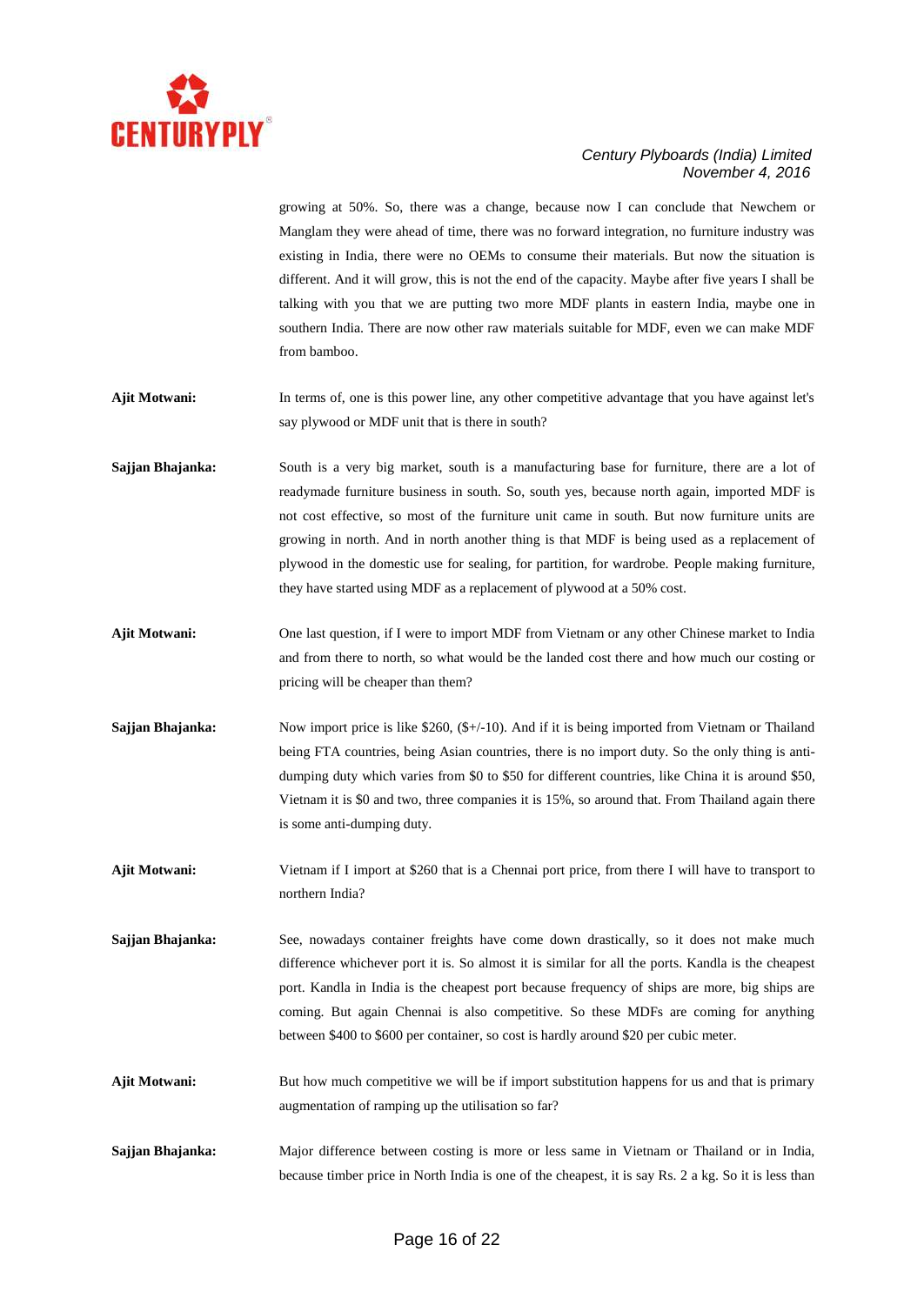

\$30 per cubic meter. It is one of the cheapest in the entire area. Glue is more or less same. So that way the cost would be same and in India our benefit would be the transportation cost, shipping cost and then if any duty or anti-dumping duty is there that is to our advantage. Then the inland logistic, suppose we import and then bring it to the market. If in south market for Bengaluru it is little costlier, for Mangalore it will be cheaper, for Chennai it would be cheaper, for Trivandrum it will be cheaper because it is near to port. Bengaluru and Hyderabad would be little costlier because there is distance from the port. So that way it will vary depending on logistic and other thing and it would be market specific.

Ajit Motwani: And on GST, now that the rates are declared, what is our sense on it?

**Sajjan Bhajanka:** Now, details are yet to come so it could be anything between 18% to 28%. So either we would be in 18% bracket or we would be in 28% bracket because many states in India they are imposing the rate of 5%, many states they are imposing a rate even up to 15%, like Gujarat it is 15%. The rate for most of the southern states is 13-14%. So if that is taken into calculation, it would be 28%. If it is matching duty leverage is maintained. In the Eastern Indian states like Bengal, Bihar and Assam the rate is 5%. So it comes into the 18% bracket. Another thing, their explanation that the mass consumption item for furniture they are keeping in the lower segment, so it is part of the furniture, plywood is sold. Plywood, MDF and particle board are sold solely for the furniture making. If it is tagged with the furniture then it will come into 18%. It is very simple, if it is 18% we have to reduce price because our present cost is 28% plus, our present cost of the duty and these all things, except in these few markets, say 30% of the market, it is less, in 70% of the market it is around 30%. For that then we will not make any adjustment, it will remain at the same level, and if it is 18% then we have to reduce the price, we have to pass on the benefit to the customers. But the only benefit to us would be level playing field, because now our competitors from unorganised sector are enjoying SSI benefit, which is if their last year's clearance is less than Rs. 5 crore then this year, on first Rs. 1.5 crore they will get 100% exemption and they have to pay normal duty of around Rs. 1.5 crore to Rs. 5 crore. With that some people they limit to Rs. 3 crore, Rs. 4 crore, so their average costing is much lower than us. Now with criteria being changed from Rs. 1.5 crore in last year to Rs. 20 lakh in last year, none of the unit will be eligible to have any exemption because all have turnovers in crores for last year. Our entire sector will go out of the exemption and then there would be some level playing field. One very important feature of GST is bill-to-bill matching, earlier it was value-to-value matching. How much you have purchased and how much you are selling. But in this platform they are making it very particular, it would be invoice-to-invoice matching. So, they cannot replace the sale by some steel or some other thing, the plywood is to be replaced with plywood or plywood sales would only be eligible for input of plywood purchased. And similarly, for MDF they cannot switch it from plywood. That is a magnificent scope which will come and then all invoice and everything are irreversible. Earlier some people in Punjab were sending material to Mumbai and after it reached Mumbai they asks them to tear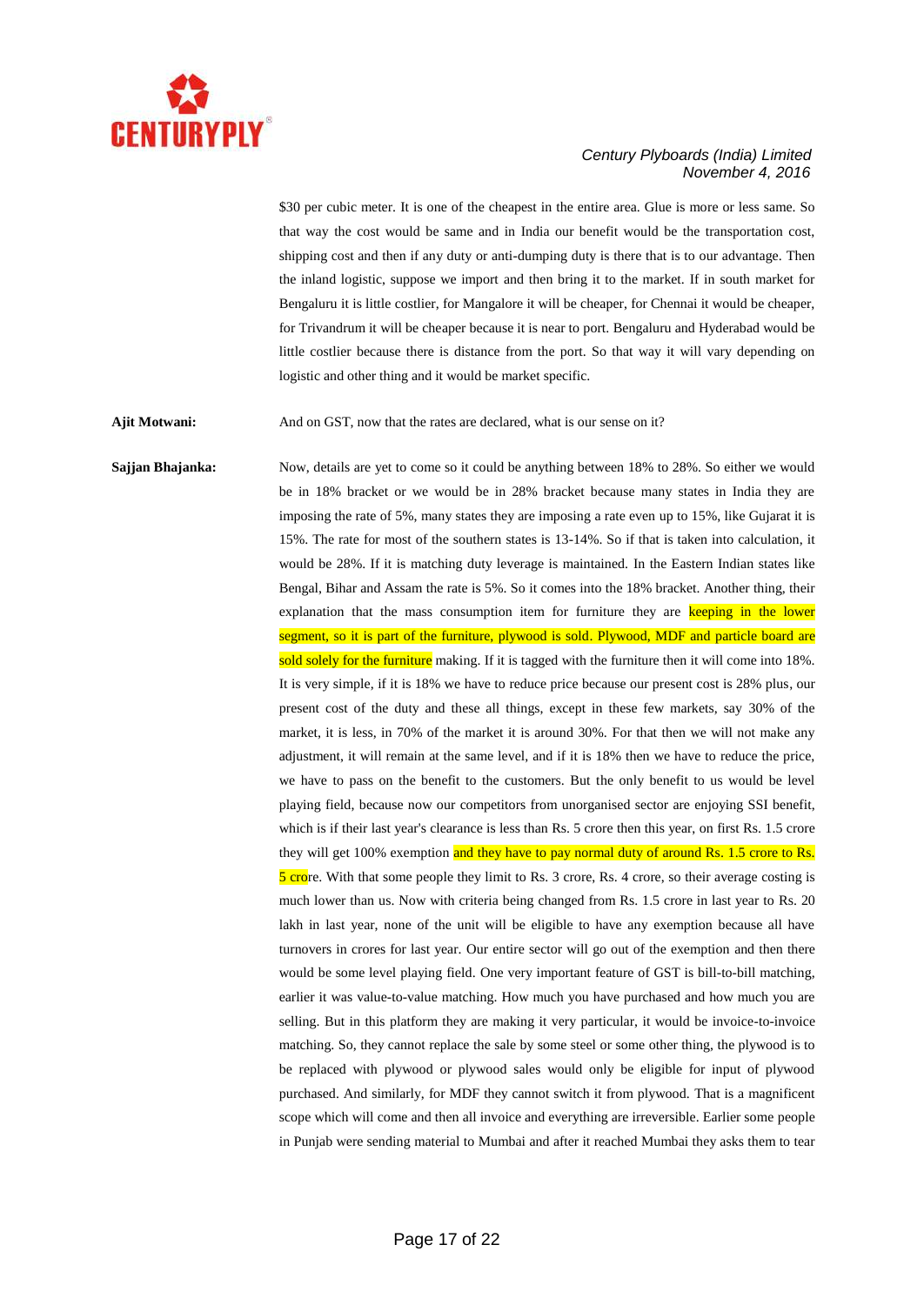

off their document as it becomes tough to understand. Now that is not possible because their portal, their things where they have put the document are related with the central portal.

**Ajit Motwani:** But what is the input duty we pay? We will be paying custom duty on the imported log and nothing on the domestically procured timber, right?

**Sajjan Bhajanka:** Yes, nothing on domestic timber, because yellow forestry product it would be out of that duty. There would not be any because it is an agriculture produce, entire timber. Veneer and timber which are being imported, there it would be appreciating because then there would be, it is yet to be notified, maybe timber they may keep at lower bracket but usually section is the same to our Chapter in excise 44. So if it remains in the 44 Chapter then it may be in 28% bracket.

**Moderator:** Thank you. Our next question is from the line of Jignesh Kamani from GMO. Please go ahead.

**Jignesh Kamani:** As you mentioned, MDF, I think first priority would be you can say utilise the capacity and the ramp-up phase as early as possible which means you would be incrementally selling more and more to OEM than you can say normal B2C channel. So what is our estimate for B2C and OEM share in first year and how it will pan out gradually?

- **Sajjan Bhajanka:** We looked for all the options, we are planning along with this we are putting up pre-laminating plant, so part of that would be consumed in-house and we shall pre-laminate and sale. Then we are also planning flooring, so part of that would be used for flooring. Then we are already increasing our door sales, so in China most of the doors are manufactured from MDF. So we are also exploring the possibilities to tie-up with some leader in China for doors manufactured from MDF. We are in a dialog with a lot of people. Maybe either in joint venture or technical collaboration with them we shall establish door manufacturing capacity based on the MDF. So our plan is to not to sell raw board in the market. The minimum would be pre-laminated board and then it would be value-added products like doors. But yes, to start with, maybe doors like other things. But yes, to start with maybe the substantial part would be of raw board and then really we will shift to value-added products.
- **Jignesh Kamani:** So 50% plus will be the OEM share including the bare board?
- **Sajjan Bhajanka:** Yes, like particularly in South India mostly it is used by OEMs, like furniture manufacturers and domestic use of MDF is comfortably less. But in northern India it is used for beds, so earlier 6x3 size of plywood was used, now it has been replaced and again credit goes to Greenply. They have educated a lot of people, they have introduced it in a lot of various range. So that way we are lucky that some existing demand is there, some sectors are there which have accepted MDF for alternative reasons.
- **Jignesh Kamani:** Adding to that, if you take about 50% plus will initially be bare board of OEM, and OEM share if you talk about our competitor including Greenply, they are not getting more than 15-17%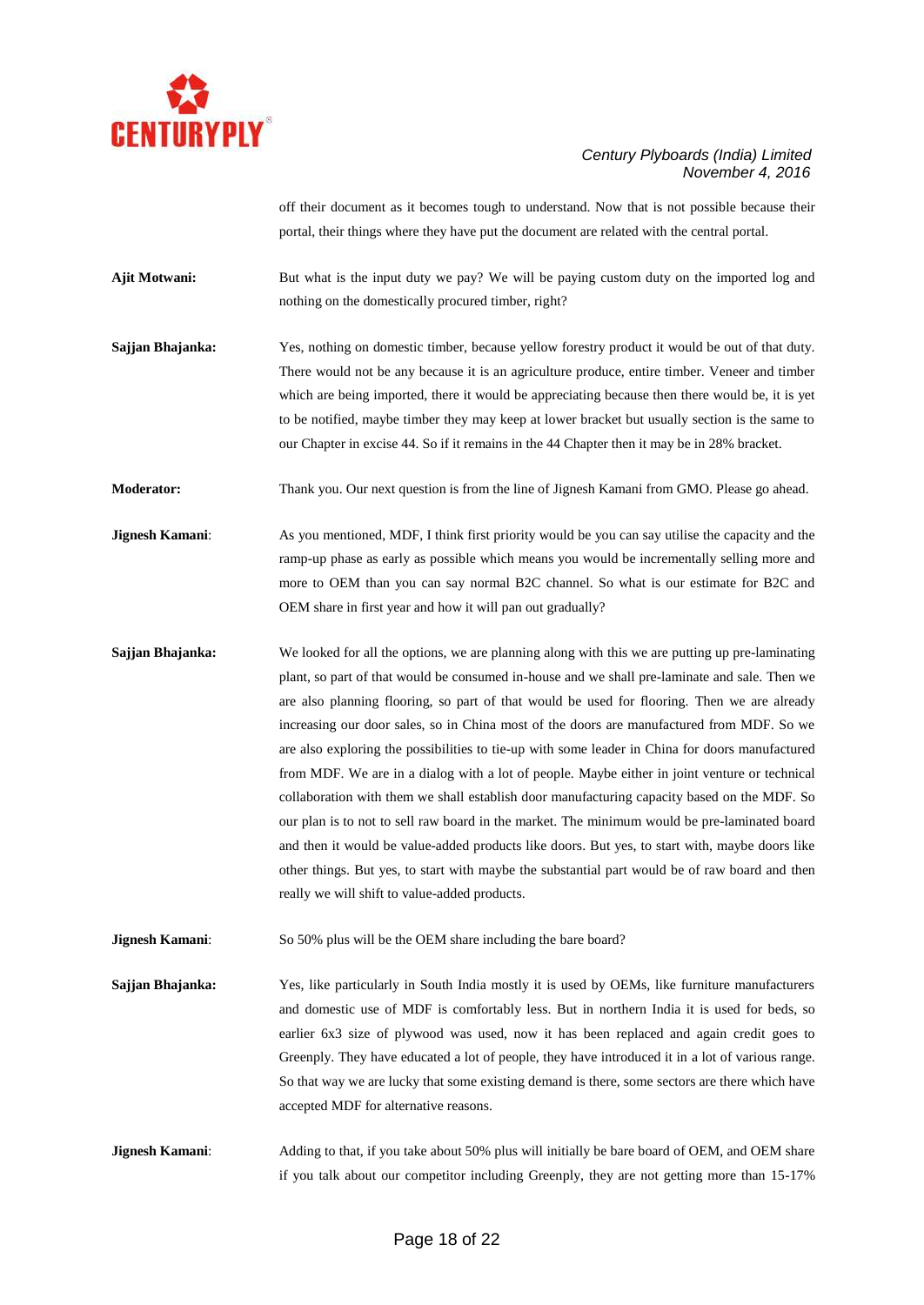

kind of margins, so in that case how we reconcile 30% margin where our exposure to OEM will be much higher than industry standards, at least initially?

**Sajjan Bhajanka:** Here what we have tried is to keep our cost at the lowest. So, even like we have generated sufficient money in the company, we are very comfortable about the case. So whatever pursuit we are putting our equity or money reserves available in this, and whatever we are borrowing, most of that initially would be at buyers credit. So the total implication of interest would be around 2%, subject to dollar fluctuation. So that way interest cost we are keeping low and the raw material cost, already it has substantially come down. When Green planned that time raw material cost was seven to eight years back it was Rs. 1.50 per kg, but when they started manufacturing that time it gradually it increased to Rs. 4.50 to Rs. 5 a kg. But fortunately now again it has come down. So for Green also it has come down and for us, and particularly in Punjab which is the largest manufacturer of plantation timber, there is no off take of this, like residual timber. So prime timber is going to plywood, next is going to block board and residual timber it is only being used for firewood. So price has come down below Rs. 2. And earlier paper mills were using this timber, now they have also shifted to wheat straw or some other agricultural waste. So that way, and not like Milanpur is already in problem, they are not manufacturing with capacity, so demand from paper has decreased and at the same time replacement for paper is available and price has come down. So it is a good opportunity to us.

**Jignesh Kamani**: And my last question is, if you want to sell 180,000 entire RCBM capacity entirely to B2C channel, how many dealers we will need for MDF?

- **Keshav Bhajanka:** We have (+2000) dealers already pan-India who are regularly billing with us. We also have a network of 18,000 retailers pan-India. So I do not know what exact number there will be but I am sure that a vast majority of this network already deal in MDF. A number of our larger dealers have been putting pressure on us to put MDF for the past five year**.** Now catering the same, I am sure that large percentage of our offtake will be taken up by our larger dealers and they will be supported by smaller retailers to ensure that our total capacity is consumed.
- **Jignesh Kamani:** But are we planning to have a separate distributor-dealer for MDF, at least distributor for MDF or it will be same distributor for plywood and MDF?

**Keshav Bhajanka:** We will be looking at different distributors for MDF but the dealer shall remain constant.

**Jignesh Kamani:** And how many distributors we will need if we want to supply entire quantity to B2C?

**Keshav Bhajanka:** Different geographies will have different requirement. So if you look at a market like Delhi, traditionally we have seen that a minimum of five distributors are required to cater to only Delhi, Noida being a separate area and Gurgaon being held as a separate territory. So it depends on the geographical band that we target at that point in time. It will also depend on the capacity of these distributors to invest in the business, it is not necessary that every distributor being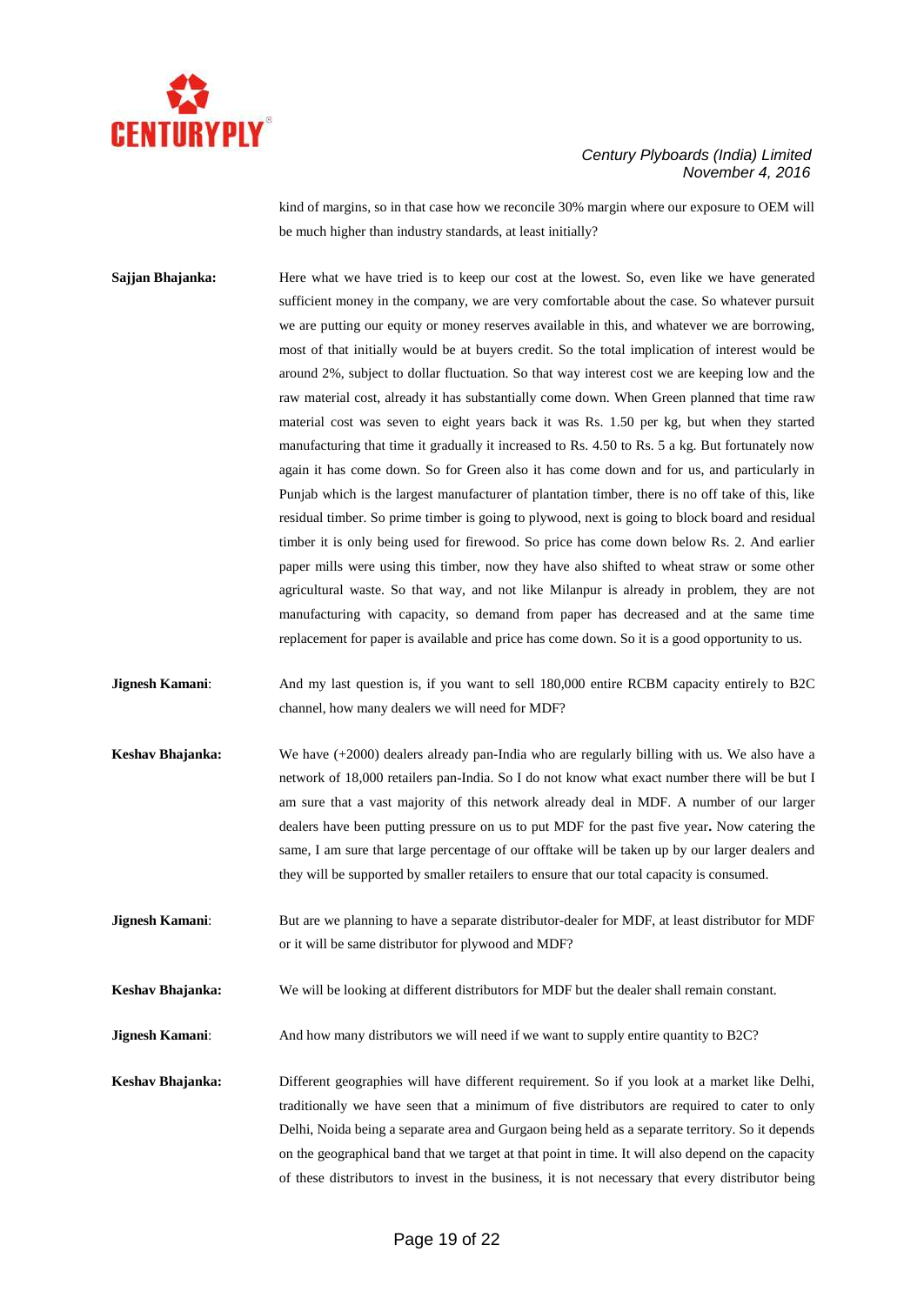

able to invest equally. If I get somebody who can finance x amount, I might be able to put him as a sole distributor for Ludhiana. But if I get somebody who can only finance x/4 amount, I might require two more distributors for Ludhiana. There are a lot of different dynamics in play, I cannot give you an exact quantity at the moment.

**Moderator:** Thank you. Due to time constraints, we will be able to take one last question. The last question is from the line of Prashant Kutty from Sundaram Mutual Fund. Please go ahead.

**Prashant Kutty:** Firstly, just wanted to understand with regard to the laminated part of the proportion, so obviously the base is also increasing pretty much aggressively, almost we would be selling about Rs. 250-odd crore of laminates in a year.

**Sajjan Bhajanka:** Sorry, your voice is not clear Prashant.

**Prashant Kutty:** So I was just saying that with regard to laminated part of the business, our base is also catching up, our base is becoming bigger now. When do we really expect the base of let's say the growth rates in laminates to converge with plywood? Because typically laminates is usually a feeder for plywood growth, so just wanted to understand that, till when do we expect this high doubledigit growth rates to sustain in laminates segment?

**Keshav Bhajanka:** Post-GST we expect our plywood growth to increase drastically, at that point I think both will converge. But on a more serious note, yes the base has started to increase, yet growing is now more difficult. However, we are barely at 4% or 5% of the total market for laminates. There is a long way yet to go. And I think that given the steps that we are taking, we are soon going to be in the position of market leader. Once we reach that position then to target the same growth again will be difficult, but I think that is two years away. So for the next two years I do not see a problem in maintaining this growth rate. Post the sale we will have to relook how to grow at the same pace.

**Prashant Kutty:** The reason why I asked this is because just want to understand, you just spoke about one of the initiatives, if you could highlight a couple of initiatives over here which you are typically taking on the laminated side of it which should sustain this growth rates for you?

**Keshav Bhajanka:** There are a number of initiatives, like I just said earlier; catalogue is our first sales move and we have invested very heavily in development of the catalogue every year, we have created a separate PM group, a product management group which focuses on development of marketing collateral and so on so forth. So I think by investing in such initiatives and by investing in manpower, we have been able to create a differential structure. Today, no other company can generate a catalogue every year, no other company can change hundred designs per year, no other company can supply to any part of the country within 24 hours. We are able to do all of this because we have invested in necessary infrastructure to do so. And I think all of these initiatives together with the team that we have created are the drivers behind our success. So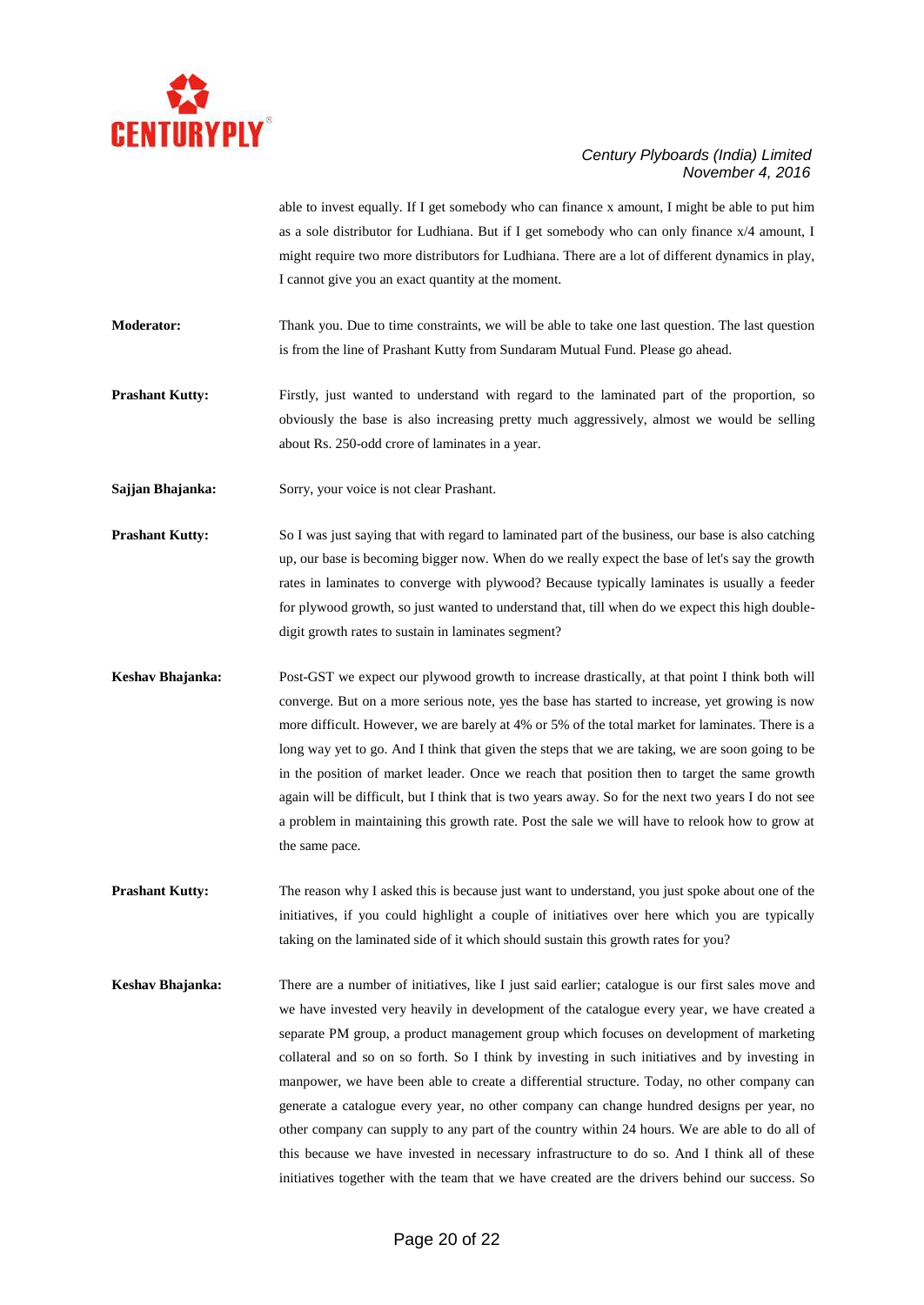

going forward, I think all of these shall remain competitive advantages for us and they should continue to benefit us.

**Prashant Kutty:** And incrementally if you have looked at the margin performance, it obviously continues to improve even on a sequential basis as well. Do we really feel this is the most sustainable number if we look at it? Because I also want to understand one more thing over here, we also typically have a margin differential when it comes to a 0.8 mm or a 1 mm kind of this as well. So just want to understand what the mix is currently as well.

- **Keshav Bhajanka:** Close to 90% of our domestic sale is in the 1 mm category and maybe 10% or maybe if it has increased slightly, 10% to 12% would be in the 0.8 mm category. We are not into lower segments such as 0.6 mm, 0.45 mm and so on so forth as the competition are. Going forward, I think that the 0.8 mm contribution could increase from 12% to close to 15% at the max, whereas the 1mm volume shall continue to increase at the pace at which we are today. In the 1 mm category there are differences because there are designs which are plain designs that fetch you a lower realization and then there are texture design which fetch you higher realization. So in terms of textures we are increasing quarter-on-quarter, this is one of the primary reason behind the high EBITDA you see. Going forward, I think we are investing in textures and in new designs and this should help us to maintain these EBITDA numbers, if not increase them further.
- **Prashant Kutty:** And just one last bit from my end, a little more longer-term view kind of a thing. Now, obviously you spoke about the MDF market, I guess a lot of it is being currently serviced for the OEM side of it. We are obviously talking about the retail demand increase as well over a period of time. I am sure you would have been asked this question many a number of times, but just want to understand how much we really expect of that cannibalization to happen from plywood and MDF on account of that, let's say over a longer period of time?
- **Keshav Bhajanka:** I would broadly classify it into four categories, so assume 100x. So there is a plywood category which is  $100x$  plus, one that is  $100x$  to  $80x$ , there is one which is  $80x$  to  $50x$  and then the last category is 50x and below. Now, largely the market is split into 10% being 100x plus, the next category being 45%, next category being 25% and last category being 20%. So the sub-50x category which is 20% of the overall market, that is going to come under severe threat from MDF, there is going to be a drastic substitution from MDF to this category because once you see that ply you will realize how low the quality is. If you make a table out of it, it could collapse in two years. Now if a customer has to pay a higher value to construct something that lasts for shorter duration, I am sure he shall refrain to do so once a substitute comes up. And I think MDF has already begun on that journey. This lower category of the market is going to be severely, severely hampered by MDF and going forward MDF is going to increase in this particular category. So I think that substitution effect is going to predominant in the next three to five years, and going forward I do not see that category continuing to exist.